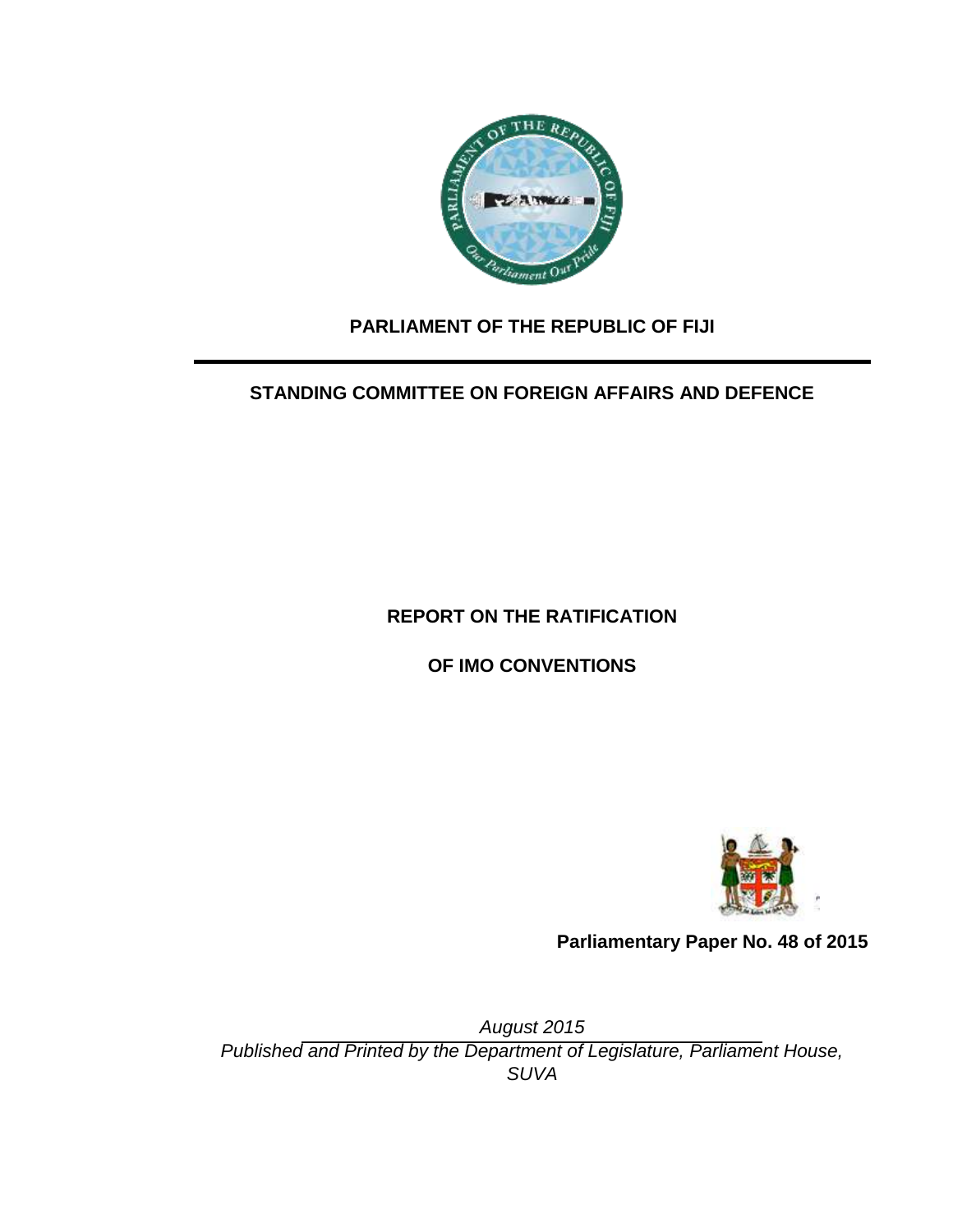# **TABLE OF CONTENTS**

| 1.0 |                                                                                                                        |  |  |  |  |  |
|-----|------------------------------------------------------------------------------------------------------------------------|--|--|--|--|--|
| 1.1 |                                                                                                                        |  |  |  |  |  |
| 1.2 |                                                                                                                        |  |  |  |  |  |
| 1.3 |                                                                                                                        |  |  |  |  |  |
| 1.4 |                                                                                                                        |  |  |  |  |  |
| 2.0 |                                                                                                                        |  |  |  |  |  |
| 2.1 | <b>INTERNATIONAL MOBILE SATELLITE ORGANISATION CONVENTION 1976</b>                                                     |  |  |  |  |  |
|     | 2.1.1                                                                                                                  |  |  |  |  |  |
| 2.1 | INTERNATIONAL CONVENTION ON SALVAGE (SALVAGE CONVENTION)13<br>2.1.1                                                    |  |  |  |  |  |
| 2.2 | INTERNATIONAL CONVENTION FOR THE CONTROL AND MANAGEMENT OF                                                             |  |  |  |  |  |
|     | 2.2.1                                                                                                                  |  |  |  |  |  |
| 2.3 | <b>CONVENTION ON CIVIL LIABILITY FOR BUNKER OIL POLLUTION DAMAGE</b>                                                   |  |  |  |  |  |
|     | 2.3.1                                                                                                                  |  |  |  |  |  |
| 2.4 | INTERNATIONAL CONVENTION ON THE CONTROL OF ANTIFOULING SYSTEMS                                                         |  |  |  |  |  |
|     | 2.4.1                                                                                                                  |  |  |  |  |  |
| 2.5 | PROTOCOL ON PREPAREDNESS, RESPONSE AND COOPERATION TO<br>POLLUTION INCIDENTS BY HAZARDOUS AND NOXIOUS SUBSTANCES (OPRC |  |  |  |  |  |
|     | 2.5.1                                                                                                                  |  |  |  |  |  |
| 2.6 | CONVENTION ON FACILITATION OF INTERNAL MARITIME TRAFFIC (FAL                                                           |  |  |  |  |  |
|     | 2.6.1                                                                                                                  |  |  |  |  |  |
| 2.7 | INTERNATIONAL CONVENTION FOR THE PREVENTION OF POLLUTION FROM                                                          |  |  |  |  |  |
|     | 2.7.1                                                                                                                  |  |  |  |  |  |
| 2.8 |                                                                                                                        |  |  |  |  |  |
| 3.0 |                                                                                                                        |  |  |  |  |  |
| 3.1 |                                                                                                                        |  |  |  |  |  |
|     |                                                                                                                        |  |  |  |  |  |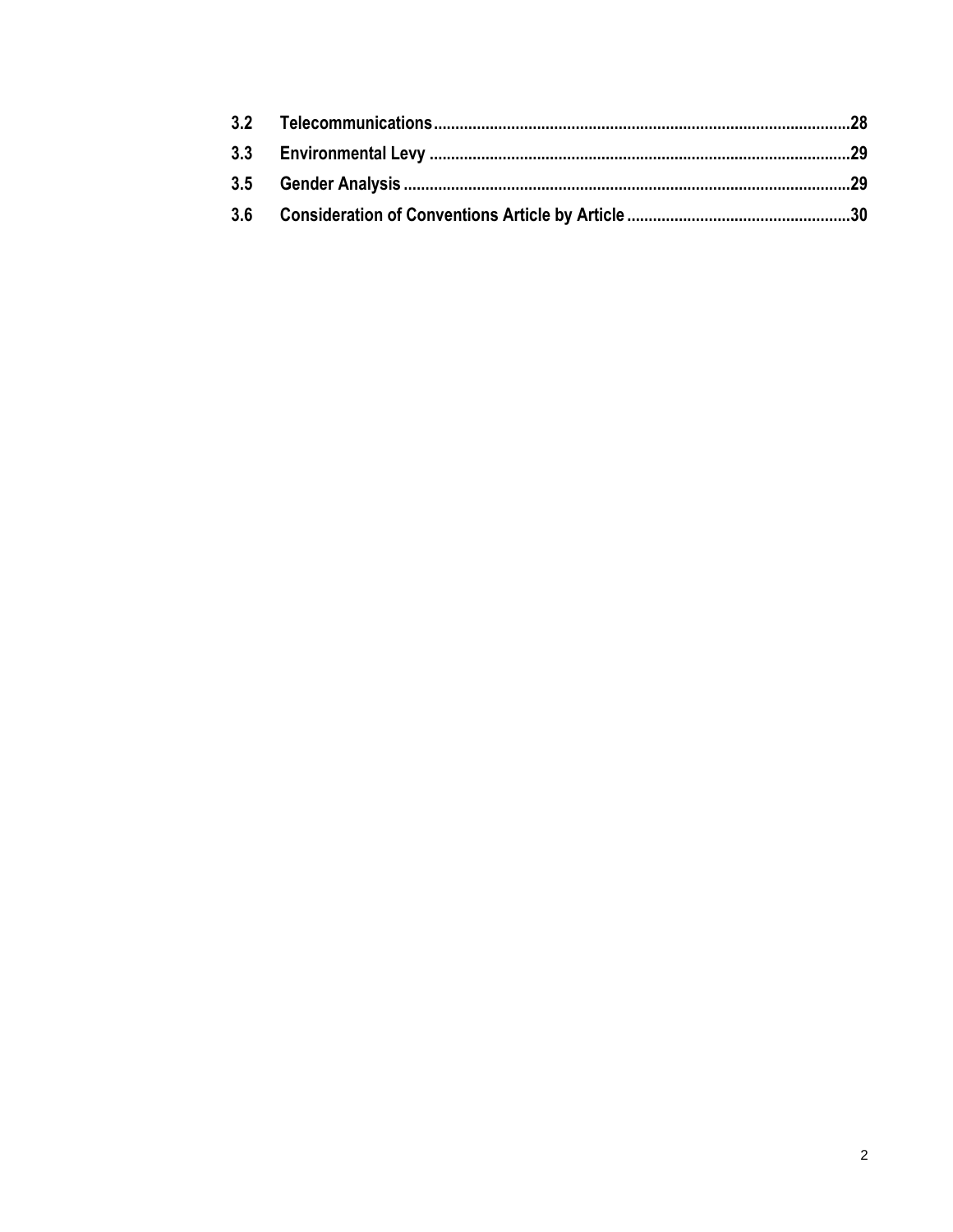# <span id="page-3-0"></span>**CHAIR'S FOREWORD**

I am pleased to present the third report of the Fiji Parliament Standing Committee on Foreign Affairs and Defence (SCFAD), which was assigned to review the proposal tabled by the Government of the Republic of Fiji to ratify the eight (8) interrelated IMO Conventions and to report back to Parliament in the next Parliament Sitting on 24<sup>th</sup> August 2015. The Conventions are as follows:

- 1) International Mobile Satellite Organisation 1976
- 2) International Convention on Salvage 1989
- 3) International Convention for the Control and Management of Ship's Ballast Water and Sediments 2004
- 4) International Convention for the Civil Liability for Bunker Oil Pollution Damage 2001
- 5) International Convention on the Control of Antifouling Systems on Ships 2001
- 6) Protocol Preparedness Response and Cooperation to Pollution Incidents by Hazardous and Noxious Substances
- 7) Convention on Facilitation of International Maritime Traffic (1965)
- 8) International Convention for the Prevention of Pollution from Ships (MARPOL 73/78)

The bipartisan Standing Committee unanimously agreed on a timetable to call all relevant stakeholders for submissions, and to hear their views and analysis on the eight Conventions. The invitations were made in four categories:

- All relevant Government Ministries and Departments;
- Private Sectors including Ship Owners and Shipping Associations;
- Retired Seafarers and interested communities; and
- Non-Governmental Organisations.

The SCFAD Committee meticulously reviewed all the eight (8) Conventions and noted the call by those making submissions for the ratification of the Conventions.

The report is divided into three chapters:

- **Chapter 1** covers the role and responsibilities of the Committee and the inquiry process in undertaking a review of the eight Conventions.
- **Chapter 2** focuses on the eight Conventions and examines the submissions received and the information provided at public hearings held by the Committee, including summary of questions and answers during submissions.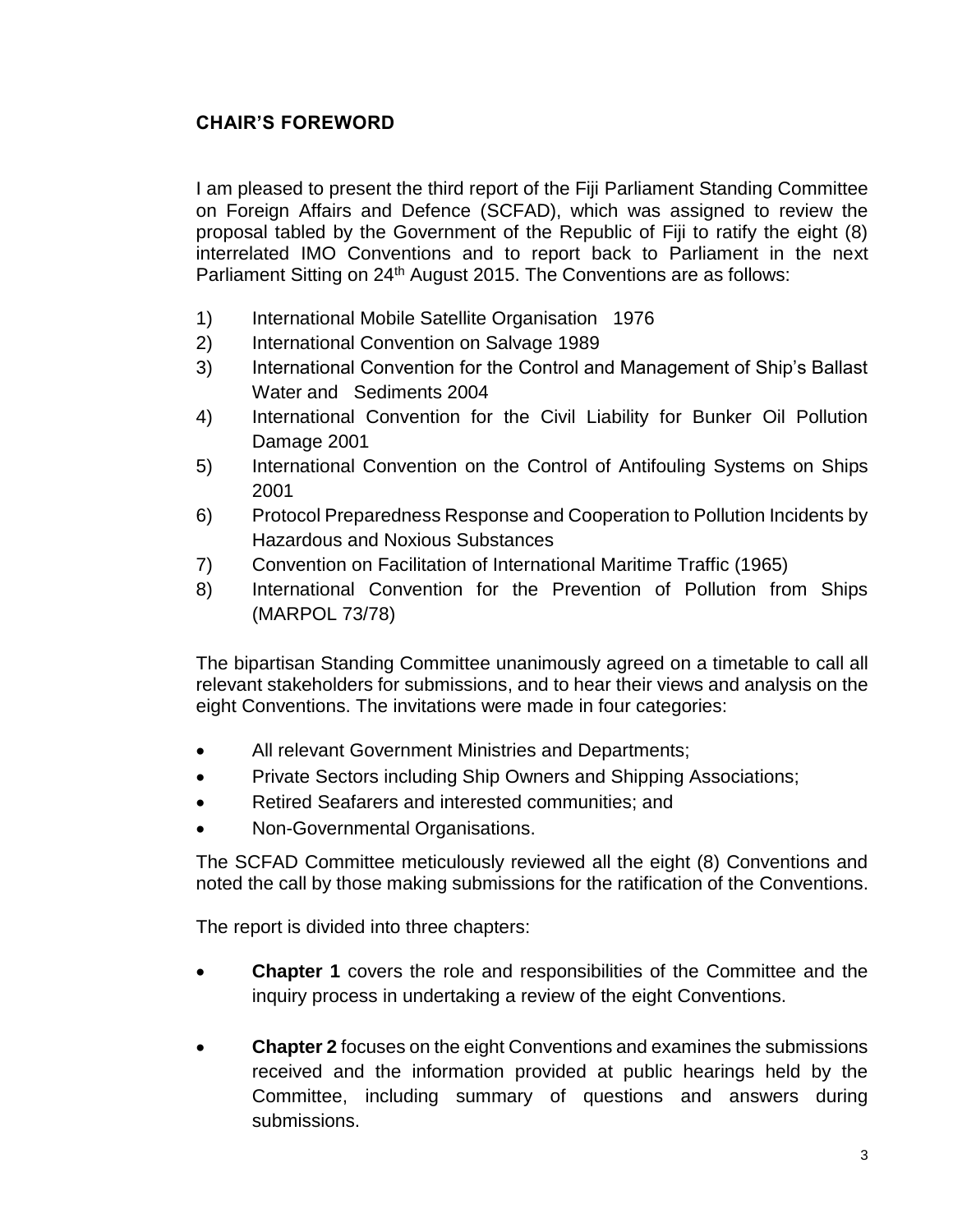**Chapter 3** features the issues which the Committee feels should be considered by Government.

Sections 70, 72(1)(a)&(b) and 72(2) of the Constitution aims to enhance the transparency of, and accountability by, public agencies and officials engaging with Parliament Standing Committees in specific submissions and with the SCFAD Committee, in this case the ratification of the eight (8) Conventions.

The Committee held its first meeting on Monday  $13<sup>th</sup>$  July 15 to discuss and establish a work plan for receiving public submissions. Public submissions were received in the parliamentary complex from Monday  $20<sup>th</sup>$  to Friday  $24<sup>th</sup>$  July 2015, Monday 10<sup>th</sup> to Friday 14<sup>th</sup> August 2015 and finally on Monday 17<sup>th</sup> August, 2015.

As part of its quest to be better informed, the SCFAD Committee conducted site visits to the TELECOM Fiji Earth Station satellite disc at Yaqara, and the Ports Authority of Fiji port tower. It was also privileged to be invited to Waiqanake Village to witness the effects of pollution derived from derelict ships and oil spills on their *qoliqoli* areas.

On behalf of the Honourable Members of the SCFAD Committee, I would like to express my sincere gratitude and appreciation to all those Organisations, Ministries, Departments and Individual who made submission and/or attended public hearings. The final report of the SCFAD Committee rests with voluntary commitment and time of groups and individuals making submissions and appearing at public hearings. This was evident in the high quality of submissions received at the public hearings.

I wish to extend my sincere appreciation to the Honourable Members of the SCFAD Committee; my Committee colleagues Hon. Ratu Isoa Tikoca, MP (Deputy Chairman), Hon. Semi Koroilavesau Government Whip & MP (Member), Hon. Roko Tupou Draunidalo, MP (Member), Hon. Alex O'Connor, MP (Member). I also wish to thank Hon. Jilila Kumar (Alternate Member for Hon. Semi Koroilavesau), and Hon. Salote Radrodro (Alternate Member for Hon. Roko Tupou Draunidalo). Finally, I thank the Secretariat for their assistance with the production of this bipartisan report.

I commend this report to the Parliament.

**HON. NETANI RIKA, MP CHAIRMAN**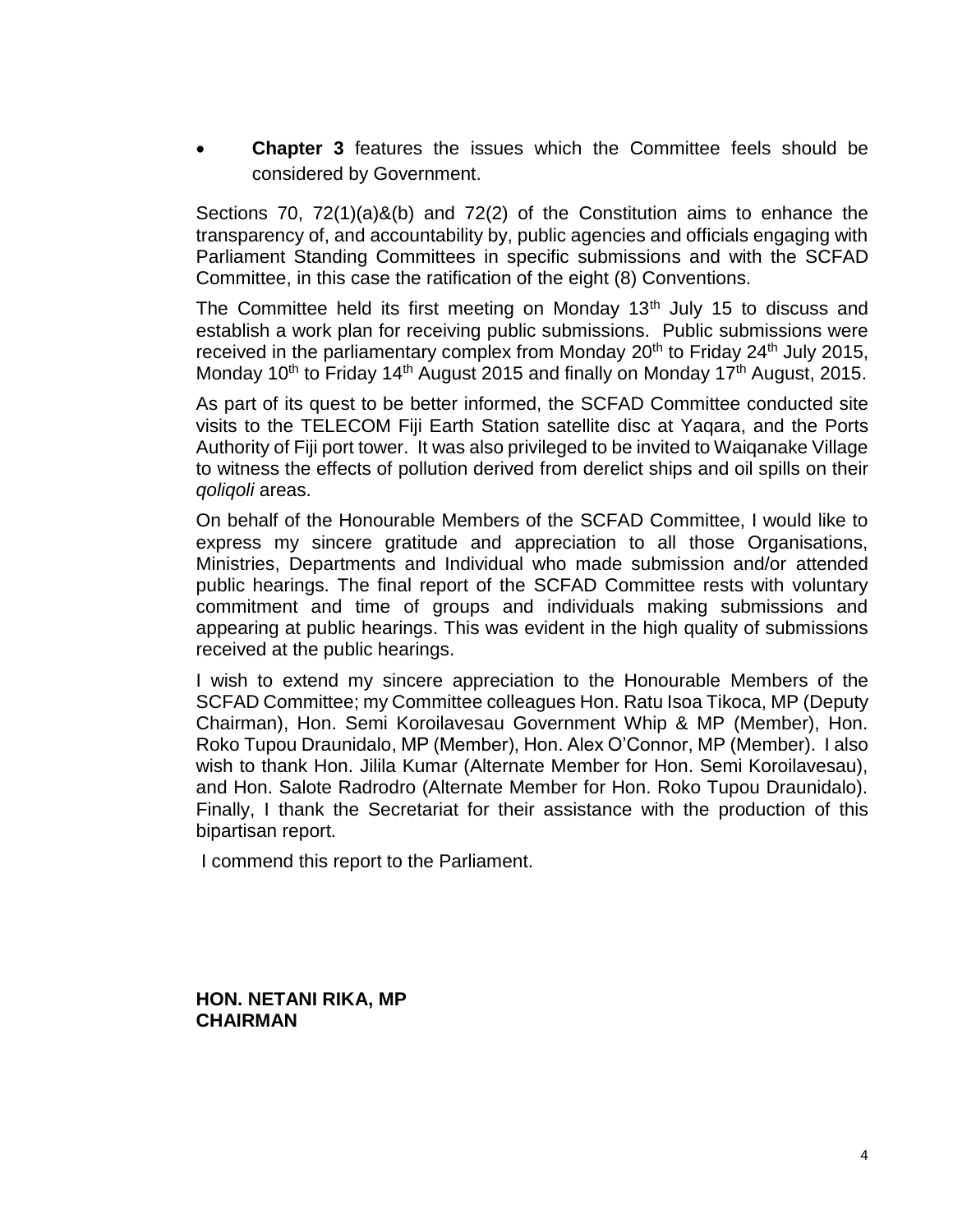## **LIST OF RECOMMENDATIONS**

**RECOMMENDATION 1:** That the Fiji Government ratifies the following Conventions:

- 1. International Mobile Satellite Organisation Convention 1976 (IMSO)
- 2. International Convention on Salvage 1989
- 3. International Convention for the Control and Management of Ships Ballast Water and Sediments 2004
- 4. International Convention for the Civil Liability for Bunker Oil Pollution Damage (2001)
- 5. International Convention on the Control of Antifouling Systems on Ships (2001)
- 6. International Convention for the Prevention of Pollution from Ships (MARPOL 73/78)

## **CONVENTION ON FACILITATION OF INTERNATIONAL MARITIME TRAFFIC (1965)**

Fiji deposited its instrument of accession to this treaty on 29 November, 1972 and the treat entered into force for Fiji on 28 January, 1973 so Fiji has been a party to this treaty since then. This being the case, Fiji only needs to take steps to implement the FAL Convention.

### **PROTOCOL PREPAREDNESS RESPONSE AND COOPERATION TO POLLUTION INCIDENTS BY HAZARDOUS AND NOXIOUS SUBSTANCES (2009)**

In concurrence with the contribution from the Office of the Solicitor-General, given that Fiji is not a party to the OPR Convention it cannot become party to a protocol under that same Convention without first becoming a party to the Convention.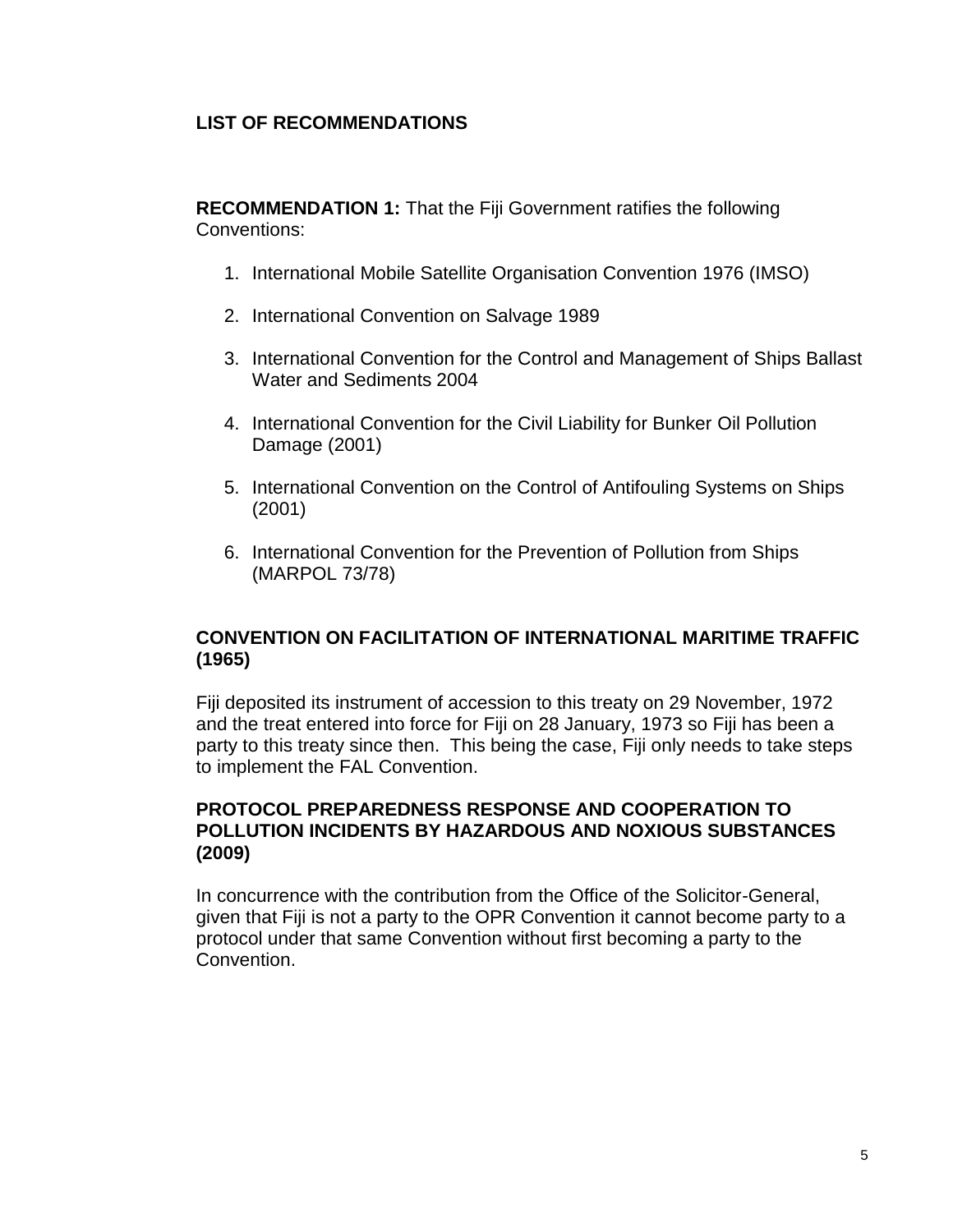# <span id="page-6-0"></span>**LIST OF ACRONYMS**

| EEZ                 | <b>Exclusive Economic Zone</b>                                                                                                         |  |  |  |  |
|---------------------|----------------------------------------------------------------------------------------------------------------------------------------|--|--|--|--|
| FAD                 | Foreign Affairs and Defence                                                                                                            |  |  |  |  |
| <b>FINTEL</b>       | Fiji International Telecommunications Limited                                                                                          |  |  |  |  |
| <b>FPCL</b>         | <b>Fiji Ports Corporation Limited</b>                                                                                                  |  |  |  |  |
| <b>GMDSS</b>        | Global Maritime Distress and Safety System (GMDSS).                                                                                    |  |  |  |  |
| <b>IMO</b>          | <b>International Maritime Organisation</b>                                                                                             |  |  |  |  |
| <b>IMSO</b>         | International Mobile Satellite Organisation Convention<br>1976                                                                         |  |  |  |  |
| <b>INMARSAT</b>     | International Marine/Maritime Satellite                                                                                                |  |  |  |  |
| <b>MSAF</b>         | Maritime Safety Authority of Fiji                                                                                                      |  |  |  |  |
| OPRC-<br><b>HNS</b> | International Convention on Oil Pollution Preparedness,<br>Response and Cooperation, 1990 - Hazardous and<br><b>Noxious Substances</b> |  |  |  |  |
| <b>RT</b>           | Radio Telephone                                                                                                                        |  |  |  |  |
| <b>SAR</b>          | Search and Rescue                                                                                                                      |  |  |  |  |
| <b>SOLAS</b>        | Safety of Life at Sea                                                                                                                  |  |  |  |  |
| TFL                 | <b>Telecommunications Fiji Limited</b>                                                                                                 |  |  |  |  |
| <b>UNCLOS</b>       | United Nations Convention on the Law of the Sea                                                                                        |  |  |  |  |
| <b>GHG</b>          | <b>Green House Gasses</b>                                                                                                              |  |  |  |  |
| <b>SPC</b>          | Secretariat for the Pacific Community                                                                                                  |  |  |  |  |
| <b>BWM</b>          | <b>Ballast Water Management</b>                                                                                                        |  |  |  |  |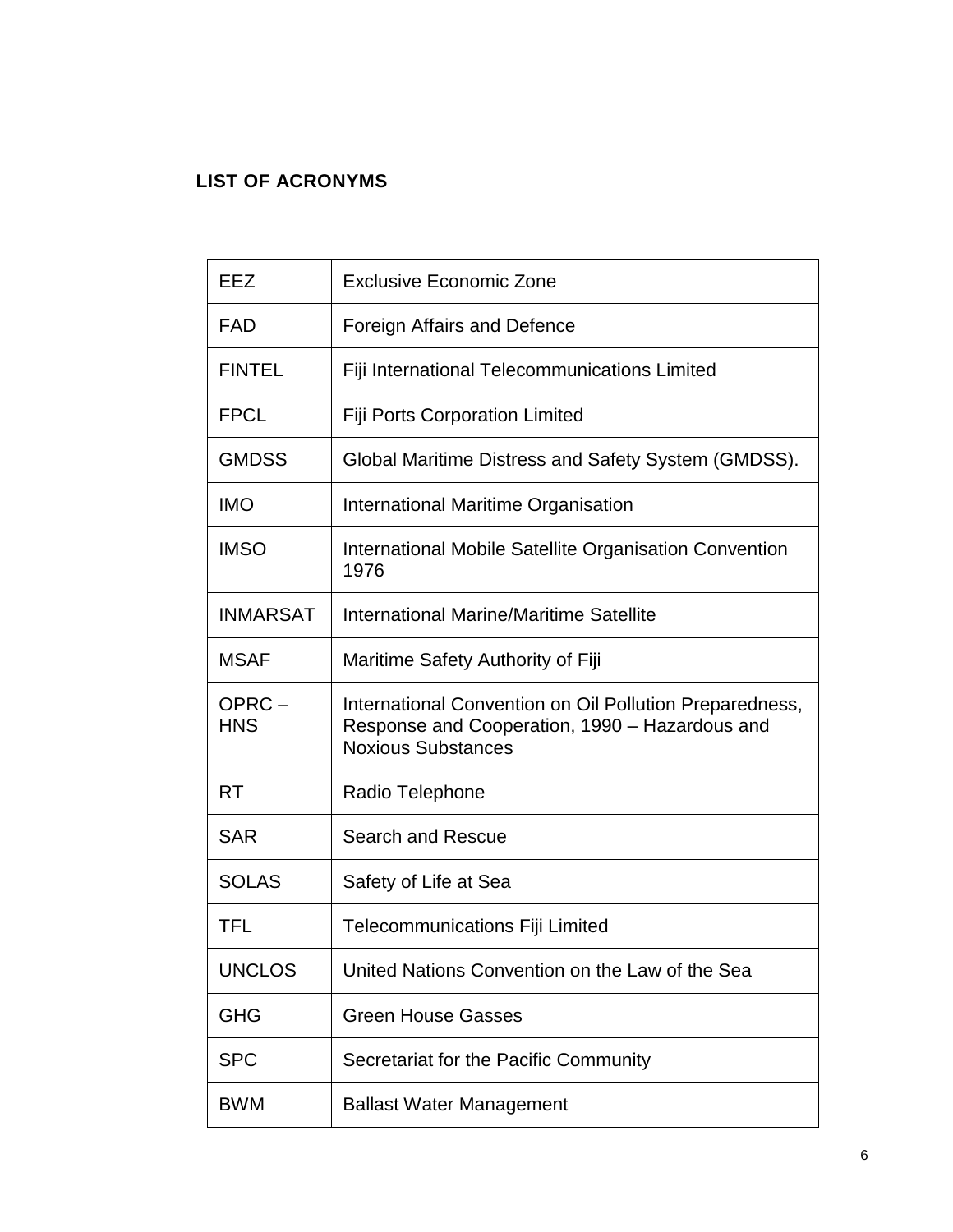| <b>DOCS</b>  | Developed, Own, Control, Sustain              |  |  |  |
|--------------|-----------------------------------------------|--|--|--|
| <b>MLC</b>   | <b>Maritime Labour Convention</b>             |  |  |  |
| <b>UAS</b>   | Unmanned Aerial System                        |  |  |  |
| <b>PIC</b>   | <b>Pacific Island Countries</b>               |  |  |  |
| <b>MSS</b>   | Maritime Surveillance System                  |  |  |  |
| <b>PIFFA</b> | Pacific Island Forum Fisheries Agency         |  |  |  |
| <b>FFA</b>   | <b>Forum Fisheries Agency</b>                 |  |  |  |
| <b>MPA</b>   | <b>Marine Patrol Aircraft</b>                 |  |  |  |
| <b>PPB</b>   | <b>Pacific Patrol Boat</b>                    |  |  |  |
| <b>PNA</b>   | Parties of the Nauru Agreement                |  |  |  |
| USOP         | <b>Universal Service Obligation Programme</b> |  |  |  |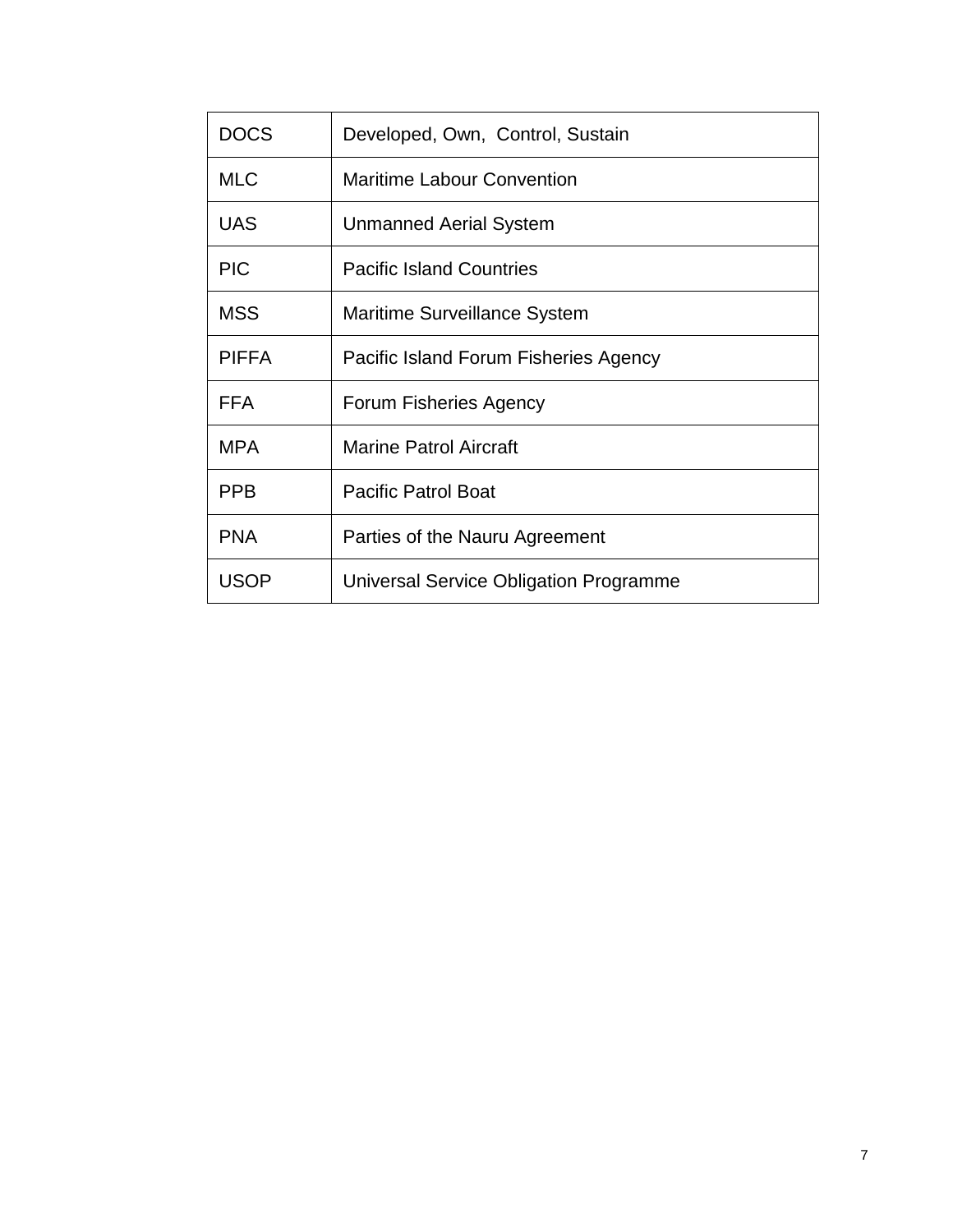# <span id="page-8-0"></span>**1.0 INTRODUCTION**

# <span id="page-8-1"></span>1.1 BACKGROUND

The Fijian Parliament Standing Committee on Foreign Affairs and Defence is undertaking a review of the proposal by the Government of the Republic of Fiji to ratify the following treaties or conventions:

- 1) International Mobile Satellite Organisation 1976
- 2) International Convention on Salvage 1989
- 3) International Convention for the Control and Management of Ships Ballast Water and Sediments 2004
- 4) International Convention for the Civil Liability for Bunker Oil Pollution Damage (2001)
- 5) International Convention on the Control of Antifouling Systems on Ships (2001)
- 6) Protocol Preparedness Response and Cooperation to Pollution Incidents by Hazardous and Noxious Substances (2009)
- 7) Convention on Facilitation of International Maritime Traffic (1965)
- 8) International Convention for the Prevention of Pollution from Ships (MARPOL 73/78)

## <span id="page-8-2"></span>1.2 THE STANDING COMMITTEE ON FOREIGN AFFAIRS AND DEFENCE

The Committee is a standing committee of the Fijian Parliament and was established under Standing Orders 109(2)(e) of the Parliament of the Republic of Fiji. The Standing Committee is mandated to look into matters related to Fiji's relations with other countries, development aid, foreign direct investment, oversight of the military and relations with multilateral organisations. Under SO 110(1)(e) the Standing Committee has also been tasked to review international treaties and conventions to be ratified by the Government and monitor their implementation.

The Committee comprises five Honourable Members drawn from both the Government and the Opposition parties.

### <span id="page-8-3"></span>1.3 PROCEDURE AND PROGRAM

On Monday 13<sup>th</sup> July, the Committee met in the Parliament Complex to discuss and plan a strategy for receiving public submissions. Due to the workload of some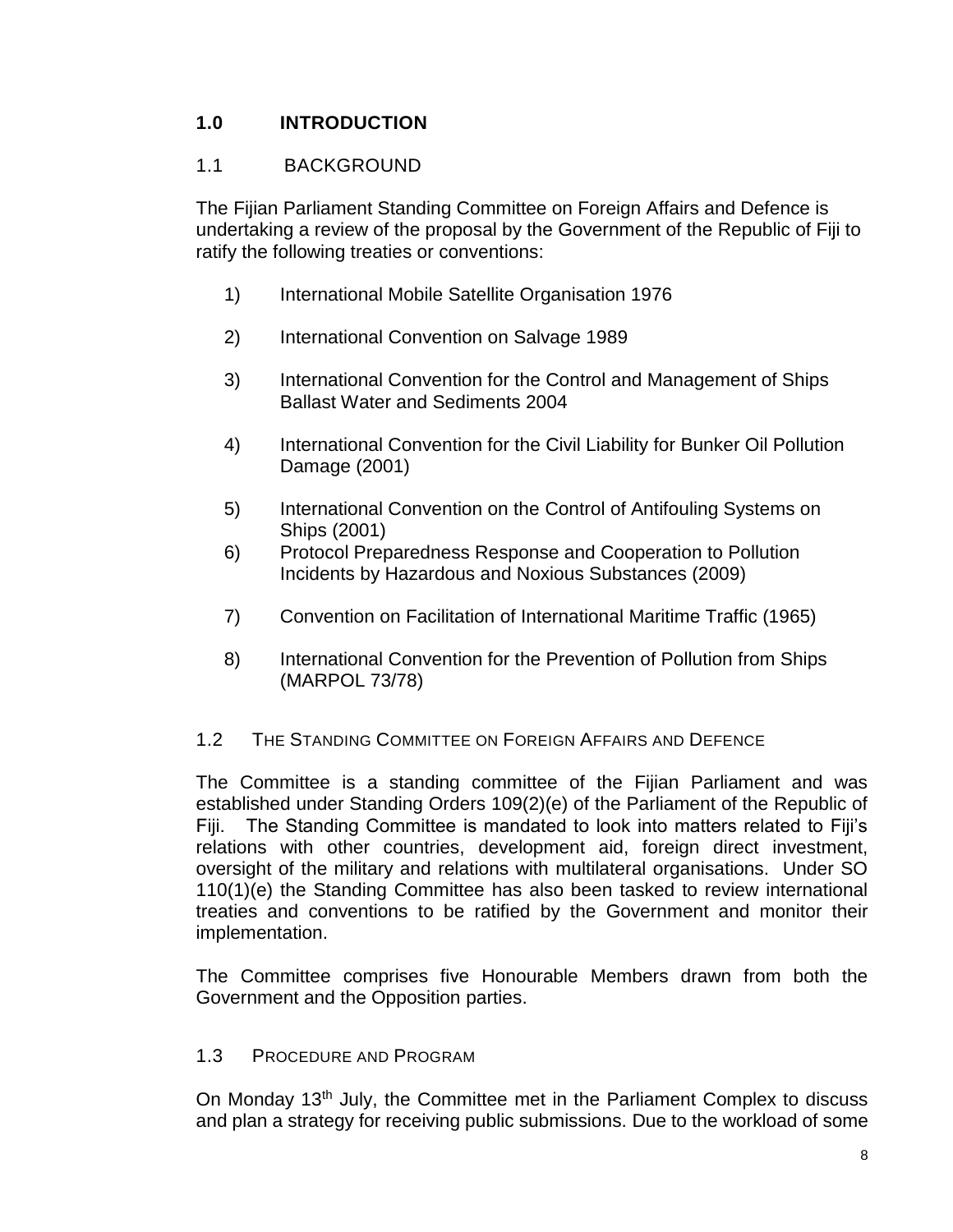members, the Committee agreed to meet on the 3rd August, during which time the members were to make recommendations for the draft report.

The Committee placed advertisements in the local newspapers, Fiji Sun and Fiji Times on Wednesday 15<sup>th</sup> and Saturday 18<sup>th</sup> July, and through the Parliament website [\(www.parliament.gov.fj\)](http://www.parliament.gov.fj/).

The Committee again met in series of twelve (12) days receiving submissions at the Parliament Complex from  $20<sup>th</sup>$  to  $25<sup>th</sup>$  July;  $10<sup>th</sup>$  to  $15<sup>th</sup>$  August; and finally on  $11<sup>th</sup>$ &  $12<sup>th</sup>$  August 2015 to hear oral submissions on the 8 treaties. Oral submissions were received from the following organizations and individuals:

- Office of Solicitor General Lyanne Vaurasi & Laite Ratuvuki
- Foreign Affairs Ropate Cabelawa, Director
- Department of Environment Aminiasi Qareqare, Director
- Government Shipping Services Ilisoni Tuimabualau, Dorector
- Ministry of Infrastructure & Transport Lui Naisara, Director
- Maritime Safety Authority of Fiji John Tunidau, Actg CEO
- Fiji Ports Corporation of Fiji Vajira Piyasena, CEO
- Fiji International Telecommunications George Samisoni, CEO
- Telecom Fiji Ltd Samuela Vadei, GM Corporate Services & Human Resources/Company Secretary
- Vodafone Fiji Limited Andrew Kumar, Chief Technology Officer
- South Sea Towage Ltd David Robertson, GM & Capt Savenaca Kadavi, Business Development Officer
- Fiji Telecommunication Authority Tevita Navila, Director and Shivnesh Prasad, Actg Chairman
- Bligh Water Shipping Limited Capt William Vulivuli, CEO
- Sea Pilots Fiji Limited Capt Malcolm Peckham, Director
- Waiqanake landowner Mr. Asakaia balawa (Chairman of Qoliqoli Committee Navukavu)
- Billet and Wright association Mr. Josateki Tagi
- School of Maritime Capt. Tevita Robanakadavu
- Fiji Ship Owners & Agents Association Mr. Bradley Bower, Mr. Lepani Vanigi.
- Mr Bernard Hong Tiy
- Goundar Shipping Capt. Inoke Ratotodro
- WWF Mr. Alfred Ralifo, Mr. Francis Areki, and Duncan Williams
- Ministry of Defence, National Security and Immigration Mr. Terio Koronawa, Mr. Joji Washington
- Fiji Navy Capt. John Fox (Comdr. Fiji Navy)
- Secretariat of the Pacific Community (SPC) Mr. Thierry Nervale, Mr. Yolisaguvau Tom 'Tavala, Ms. Francesca Pradelli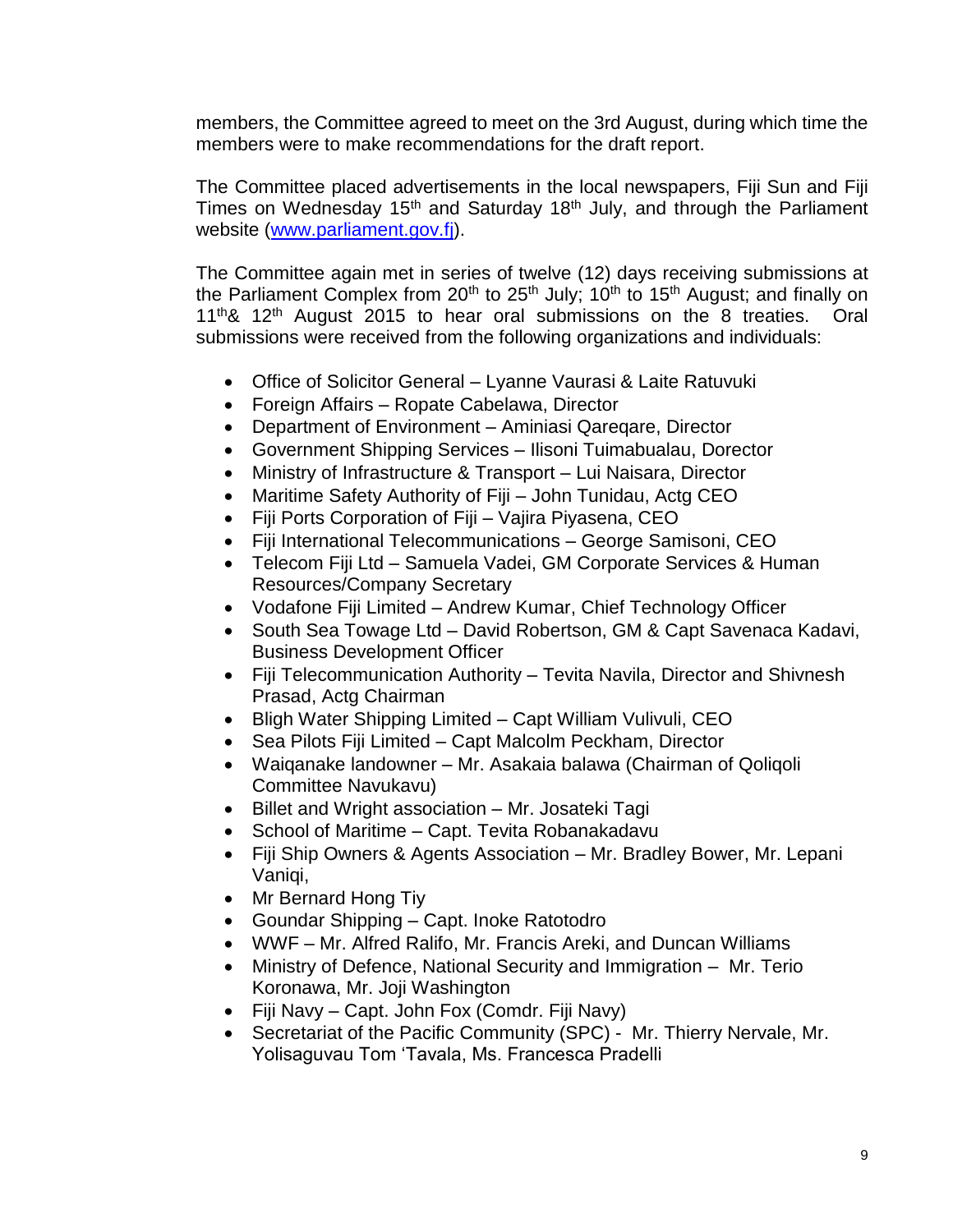Written submissions were received from the following organizations and individuals:

- Office of the Solicitor-General
- Telecommunications Authority of Fiji
- Telecom Fiji Ltd
- Biosecurity Authority of Fiji
- Secretariat of the Pacific Community
- Fiji Ports Corporation Limited
- Dr. Jito Vanualailai, USP
- FINTEL

As part of their quest to be better informed about telecommunication infrastructure and the effects of pollution on key marine areas, the Committee conducted site visits to the following areas:

- Fiji Ports Corporation Limited Suva Port (Thursday 13<sup>th</sup> August 2015)
- Telecommunications Fiji Limited Yaqara Earth Station (Friday 14<sup>th</sup> August 2015)
- <span id="page-10-0"></span>• Waiganake Village (Tuesday 18<sup>th</sup> August 2015)

### 1.4 COMMITTEE MEMBERS

The members of the Standing Committee on Foreign Affairs and Defence are:

- Hon. Netani Rika MP (Chairman)
- Hon. Ratu Isoa Tikoca MP (Deputy Chairman)
- Hon. Roko Tupou Draunidalo MP (Member)
- Hon. Semi Koroilavesau (Member)
- Hon. Alex O'Connor (Member)

During the Standing Committee's meetings, the following alternate membership arose pursuant to Standing Order 115(5):

- Hon. Salote Radrodro (Alternate Member for Hon. Ratu Isoa Tikoca and Hon. Roko Tupou Draunidalo.
- Hon. Jilila Kumar (Alternate Member for Hon. Semi Koroilavesau).
- Hon. Mikaele Leawere (Alternate Member for Hon. Ratu Isoa Tikoca).

\_\_\_\_\_\_\_\_\_\_\_\_\_\_\_\_\_\_\_\_\_\_\_\_\_\_\_\_\_\_\_\_\_\_\_\_\_\_\_\_\_\_\_\_\_\_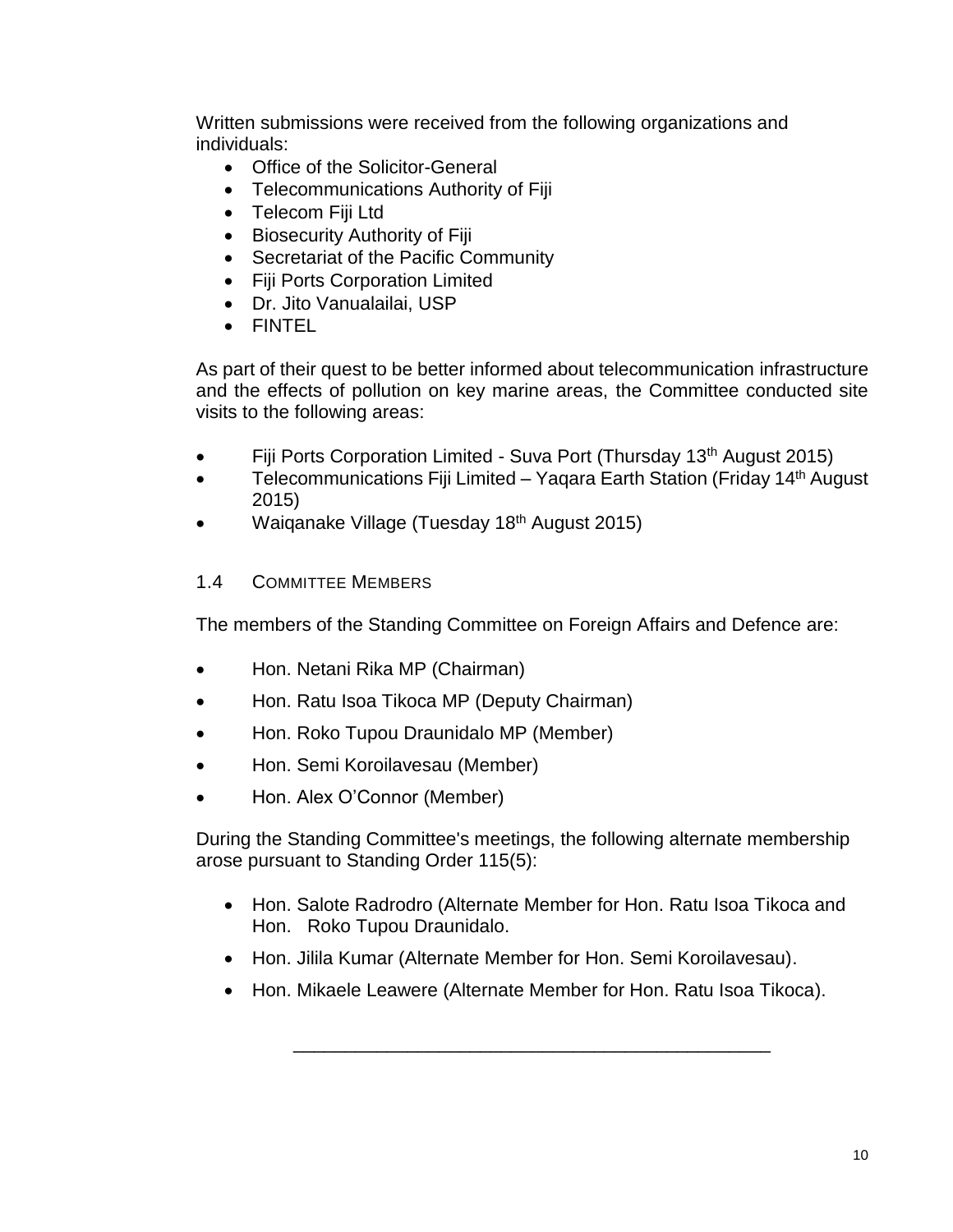### <span id="page-11-0"></span>**2.0 RATIFICATION OF CONVENTIONS**

The International Maritime Organization (IMO) came into existence in 1958 and Fiji became a member in 1983. To date Fiji has acceded to 18 conventions and is a signatory to one other convention.

### <span id="page-11-1"></span>2.1 INTERNATIONAL MOBILE SATELLITE ORGANISATION CONVENTION 1976 (IMSO)

The purpose of this convention is to improve maritime communications, thereby assisting in improving distress and safety of life at sea (SOLAS) communications, the efficiency and management of ships, maritime public correspondence services and radio determination capabilities.

The IMSO Amendment 2008 provides for the benefit of telecommunications users of all nations through the most advanced suitable space technology available, for the most efficient and economic facilities possible consistent with the most efficient and equitable use of the radio frequency spectrum and satellite orbits.

It will enable Fiji to participate and express its views on issues relating international communication by means of satellite in a global and nondiscriminatory manner.

Since IMSO regulates the providers of GMDSS and LRIT services globally and fees they charge for such services, its Member States have a say on the services and fees compulsorily paid by them.

IMO recognised the potential for satellite communications to assist in distress situations at sea soon after the launch of the world's first telecommunications satellite, Telstar in 1962.In February 1966, the operational requirements for a satellite communications system devoted to maritime purposes were examined. In 1973, IMO convened a conference with the objective of establishing a new maritime communications system based on satellite technology.

The Convention on the International Maritime Satellite Organization was adopted on 3rd September 1976 and entered into force on 16th July 1979.

INMARSAT consists of an Assembly composed of all parties to the Convention, a Council composed of 22 representatives of signatories, and a Directorate headed by a Director-General. INMARSAT's obligations to provide maritime distress and safety services via satellite were enshrined within the 1988 amendments to SOLAS which introduced the Global Maritime Distress and Safety System (GMDSS).

Ships sailing in specific sea areas are required to carry communications equipment for distress and safety calls and to receive navigational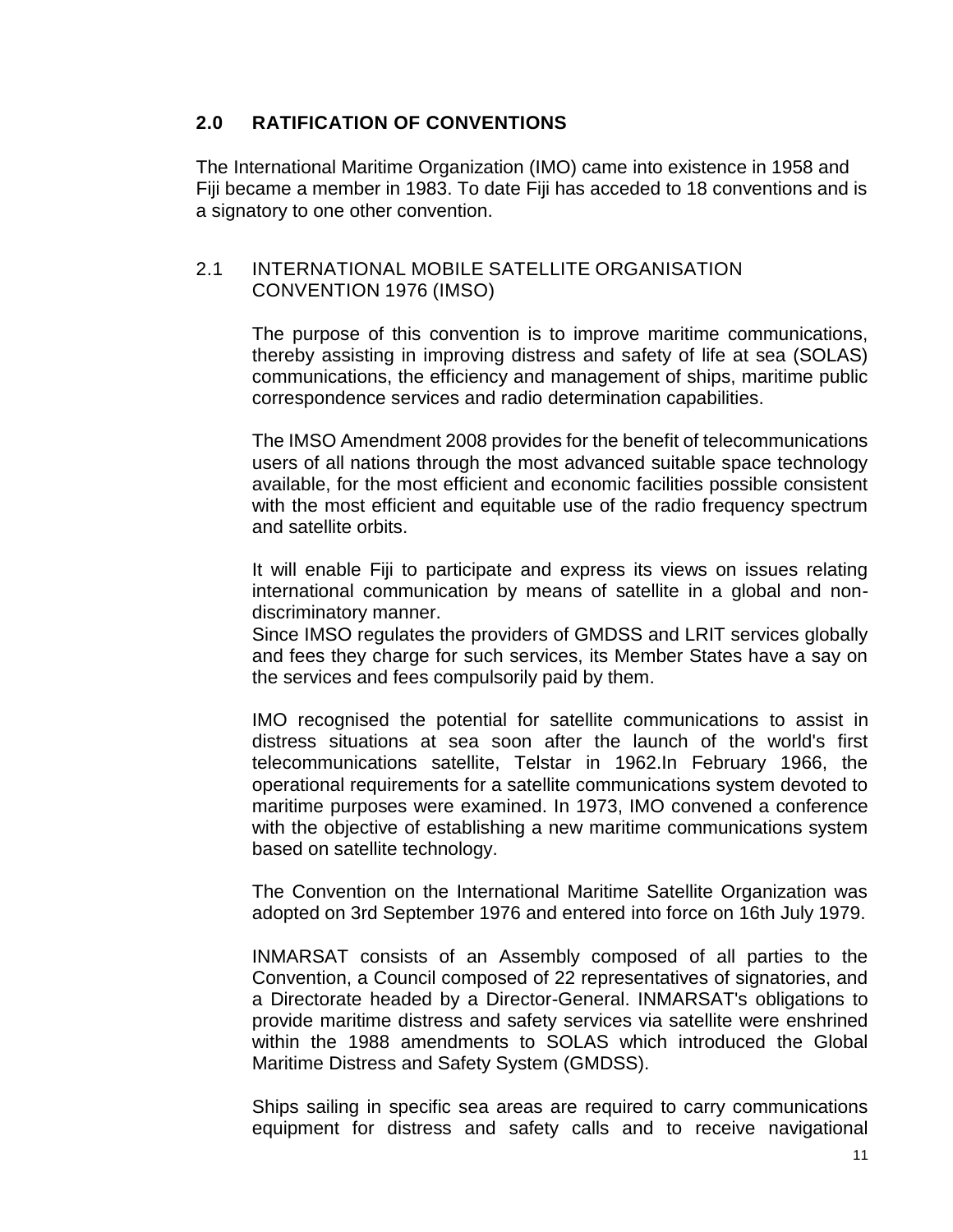warnings. At Present, the INMARSAT system is the only mobile-satellite system recognised by SOLAS contracting Governments for use in GMDSS. The 1994 amendments changed the name of the organization to the International Mobile Satellite Organization (IMSO). The change reflected changes since the organization was formed and the extension of its services from the maritime sector to other modes of transport.

#### <span id="page-12-0"></span>2.1.1 OBSERVATIONS

The Committee invited representatives from the telecommunications sector to express their views on the International Mobile Satellite Organisation Convention 1976 (IMSO). The following issues were raised during public submissions:

- (a) The Convention provides for more openness, fairness and transparency in terms of competition. Iridium is also being looked at by IMSO in terms of what it can offer. Iridium covers 100 per cent of the earth, including the poles whereas INMARSAT will have coverage of the whole earth, supposedly by the end of this year.
- (b) The Committee was informed that cable ships used INMARSAT to communicate through satellite phones and it has been the sole provider in terms of emergency services on vessels. On the other hand, Iridium is also providing the same service and competing with INMARSAT. One of the advantages of Iridium is that one does not need to move to search for a satellite as was the case for INMARSAT.
- (c) Concern was raised in terms of the surveillance of Fiji's territorial waters and whether it could be covered through the use of mobiles. The Committee was informed that communication through mobiles was limited. Most of the small islands or rural areas have access to either Vodafone or Digicel so underutilised satellites have been mobilised into very remote areas which do not have access to land-line telecommunication.
- (d) In March 2007, the IMSO Assembly of Parties decided to "**Provisionally apply"** two sets of amendments to the IMSO Convention approved by the Assembly in September 2006. First, a set of detailed amendment that would expand the **IMSO** scope of oversight to include all mobile satellite services provider, specifically in the context of provision of capacity for the "Global Maritime Distress and Safety System" **(GMDSS)** It talked about the **GMDSS** and secondly, a single amendment to the purpose of the organisation that would permit it to **"assume functions and/or duties of**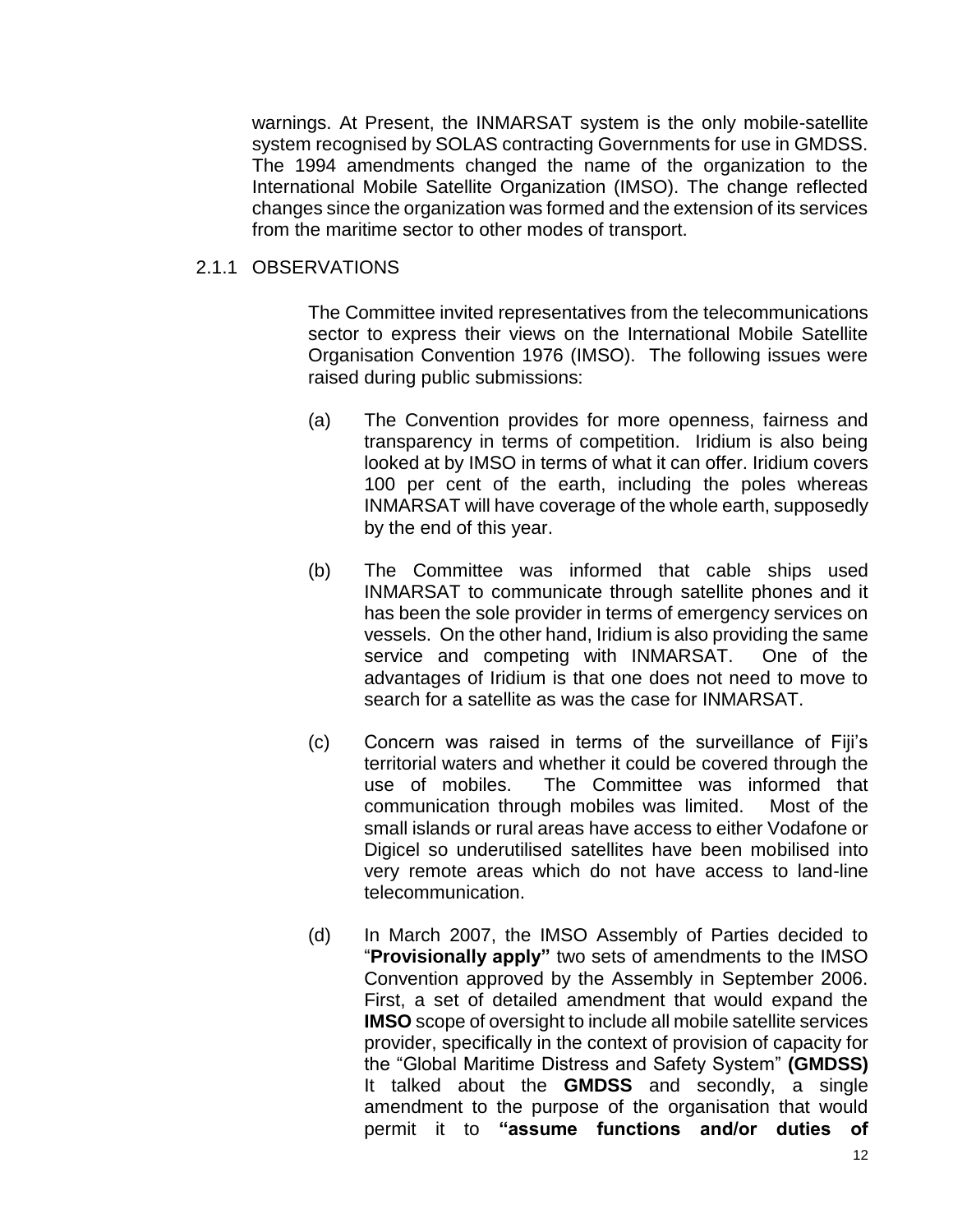**Coordinator of Long Range Identification and Tracking of Ships"(LRIT).**In Fiji we do not have this GMDSS but we have a Coaster Radio Station and it is used to be operated under 3DP (Suva radio) but currently are being manned and operated by the Fiji Navy.

- (e) The satellite engagement has capacity for certain rescue coordination within that footprint, but it needs to be worked out with Government as Search and Rescue is still run by Government. Telecom Fiji used to work with the Navy in providing Search and Rescue but it is now solely carried out by the Fiji Navy.
- (f) In terms of security of communications, Telecom Fiji has put up their own firewalls and security systems to ensure that whatever communications they provide locally is secure and there is no breach of security. However they have very little skills and depth in terms of studying security breaches but that may be something Government can pursue and see if indeed our country is protected from any breach of security in using the satellite technology.
- (g) Ratification of the Convention will enable Fiji to have access to modern and resilient communication infrastructure provided through the satellite platform currently provided by INMARSAT. Fiji will have access to the long range identification system for ships in our waters and also access the satellite platform monitoring our airspace.
- (h) The 1988 amendments to SOLAS introduced the Global Maritime Distress and Safety System (GMDSS) and enshrined Inmarsat's obligation to provide maritime distress and safety services via satellite. Ships sailing in specified sea areas are required to carry Inmarsat communications equipment for such functions as alerts (including position determination of the unit in distress), search and rescue coordination, locating (homing), maritime safety information broadcasts, general communications, and bridge-to-bridge communications.

### <span id="page-13-0"></span>2.1 INTERNATIONAL CONVENTION ON SALVAGE (SALVAGE CONVENTION)

This convention replaced a convention on the law of salvage, adopted in Brussels in 1910 which incorporated the "no cure, no pay" principle under which a salvor is only rewarded for services if the operation is successful.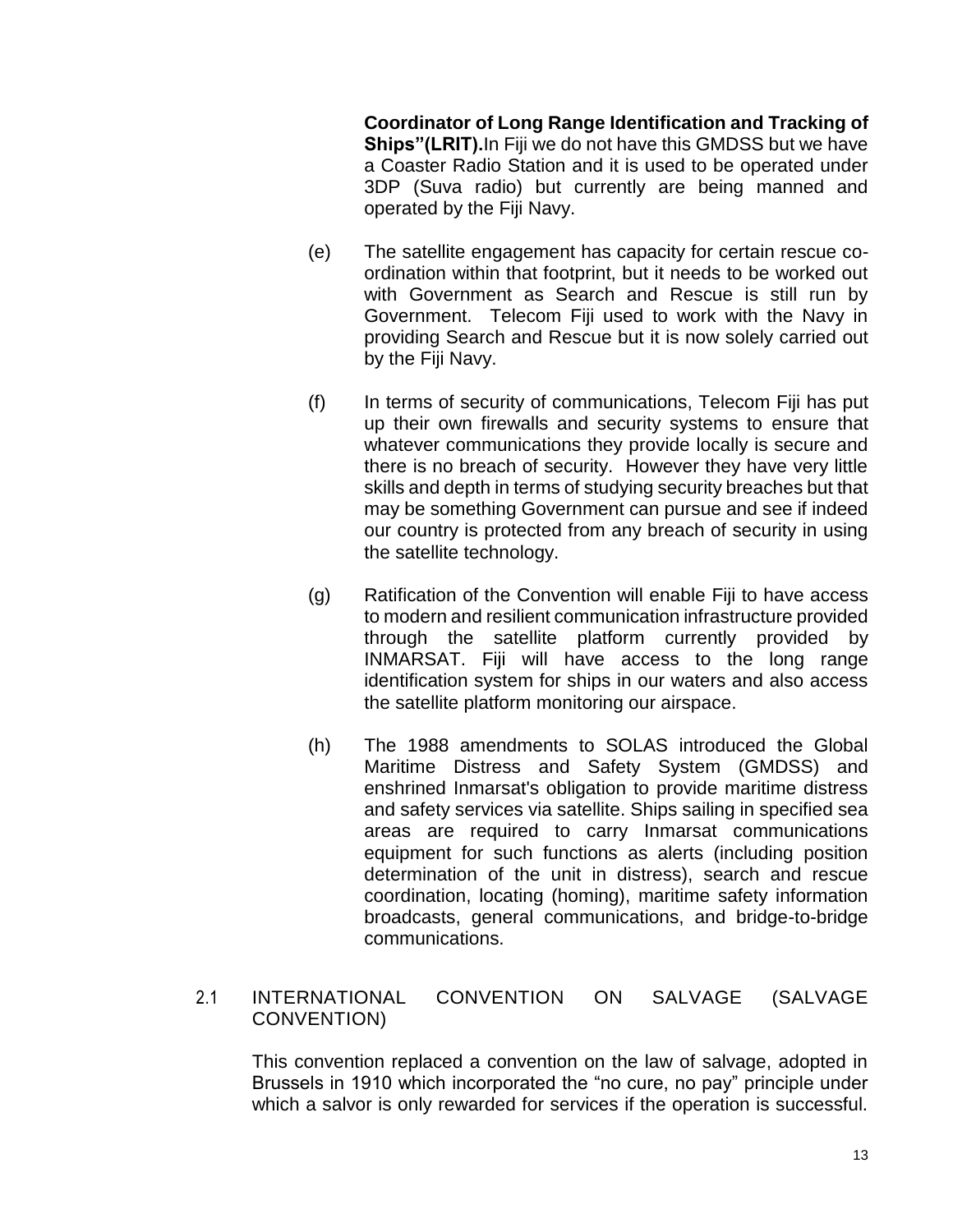Although this basic philosophy worked well in most cases, it did not take pollution into account.

A salvor that prevented a major pollution incident (for example, by towing a damaged tanker away from an environmentally sensitive area) but did not manage to save the ship or its cargo is not rewarded accordingly. Therefore, there is little incentive to salvors to undertake salvaging operations which has little chance of success and no reward for the salvor.

The 1989 Convention seeks to remedy this deficiency by making provision for an enhanced salvage award taking into account the skill and efforts of the salvors in preventing or minimizing damage to the environment.

The cargo that traverse Fiji waters on-board ships are becoming more and more threatening to Fiji's fragile marine environment and carry potential for terrorism to Fiji through the maritime. This Convention seeks to make provision for an enhanced salvage award taking into account the skill and efforts of the salvors in minimizing those risks.

The International Convention on Salvage was adopted on 28th April 1989 and entered into force on 14th July 1996.Under the Convention, the salvor shall owe a duty to the owner of the vessel or other property in danger:

- (a) to carry out the salvage operations with due care:
- (b) to exercise due care to prevent or minimise damage to the environment;
- (c) whenever circumstances reasonably require, to seek assistance from other salvors, and
- (d) to accept the intervention of other salvors when reasonably requested to do so by the owner or master of the vessel or other property in danger, provided however that the amount of his or her reward shall not be prejudiced should it be found that such a request was unreasonable.

On the other hand, the owner and the master of the vessel or the owner of other property in danger shall owe a duty to the salvor:

- (a) to cooperate fully with him or her during the course of the salvage operations;
- (b) to exercise due care to prevent or minimise damage to the environment; and
- (c) when the vessel or other property has been brought to place of safety, to accept redelivery when reasonably requested by the salvor to do so.

The Convention introduced a "special compensation" to be paid to salvors who have failed to earn a reward in the normal way, i.e. by salving the ship and cargo .If the salvor is negligent and has consequently failed to prevent or minimise environmental damage, special compensation may be denied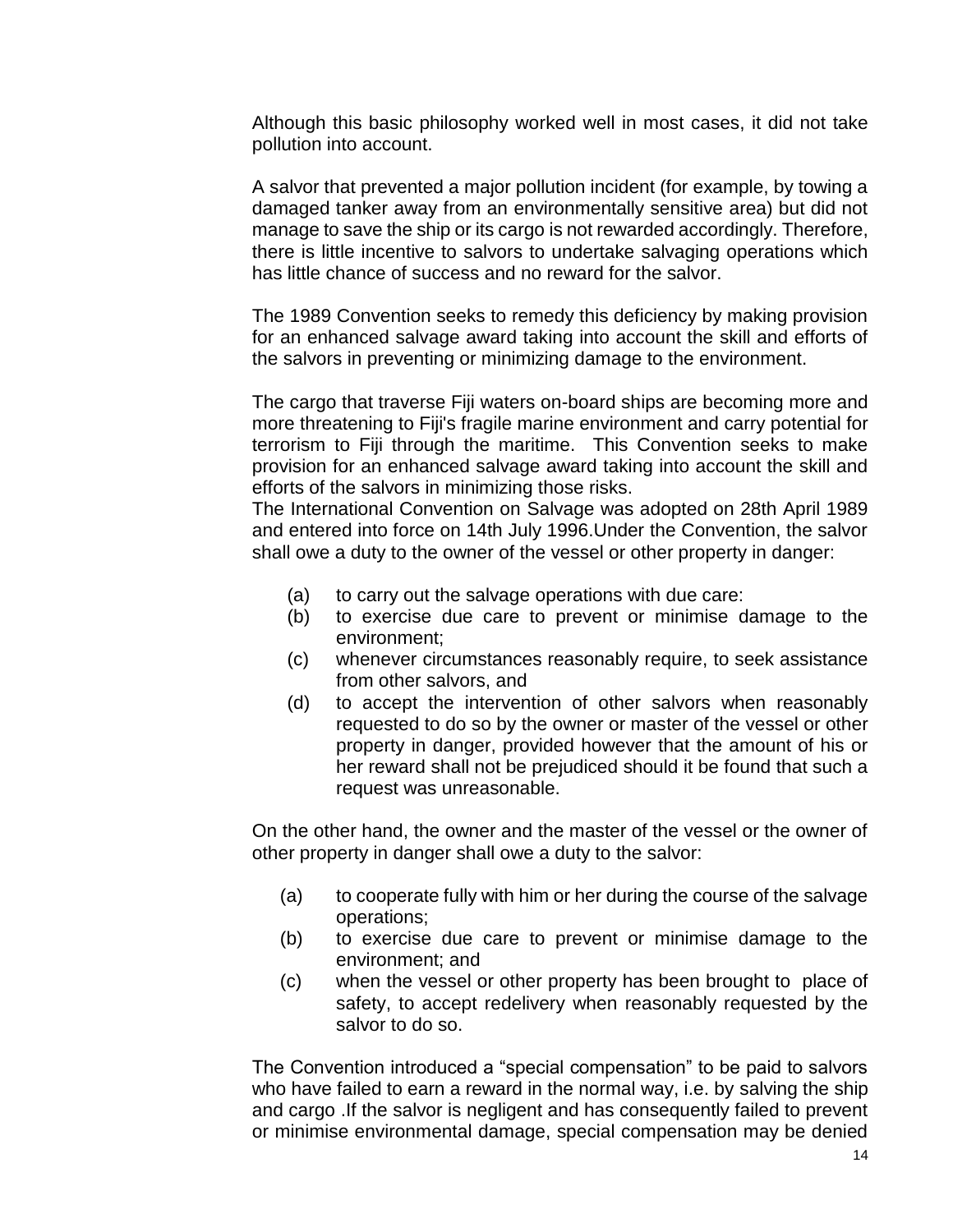or reduced. Payment of the reward is to be made by the vessel and other property interests in proportion to their respective salved values.

### <span id="page-15-0"></span>2.1.1 OBSERVATIONS

- a) Salvage is the rescue of any vessel, cargo, freight or other objects of Salvage from danger at sea. Salvage services can be either contractual or voluntary. Salvage Award is given to the person who has salved the property as compensation for the Salvor's effort. Most Salvage today is performed under contract. Salvage operation is always a very expensive exercise to perform.
- b) A classic example of Salvage cost occurred when a Dutch company Svitzer Salvage BV was told to salvage the Container ship Rena after it hit the Astrolabe Reef on October 5, 2011, New Zealand threatening with a catastrophic oil spill. The estimate cost of this operation totaled around \$9 million for the 43 days hire.
- c) The Committee noted the suggestion by the Department of Environment to seriously consider this Convention as it takes into consideration a special compensation to be paid to salvors in terms of removing anything that could have detrimental impact on the environment.
- d) The Committee was informed that it was quite expensive to salvage derelict or sunken ships in Fiji and most salvors did not benefit financially. A salvor who prevents a major pollution incident by towing damaged tankers away from an environmentally sensitive area would not be rewarded therefore, there is little incentive for salvors to undertake salvaging operations which have little chance of success. Experienced salvors were hard to find in Fiji and if a salvage operation could not be done locally, salvors would have to be sourced from abroad.
- e) Most of the shipping companies were covered by insurance but if the shipping company did not have insurance cover, payment for the work carried out by the salvor was always questionable. The new convention provides for ship owners to be well insured to protect their boats in terms of salvage operations but there are times an issue with the conduct of the insurance companies in these matters. Ship operators in Fiji are aware of the appropriate insurance covers and that they would incur greater liability for the company/owner if their ships were not insured, however local insurance companies appear to be not willing to insure local boats as it was considered too high risk due to the condition of the boats in Fiji. A representative of Goundar Shipping submitted that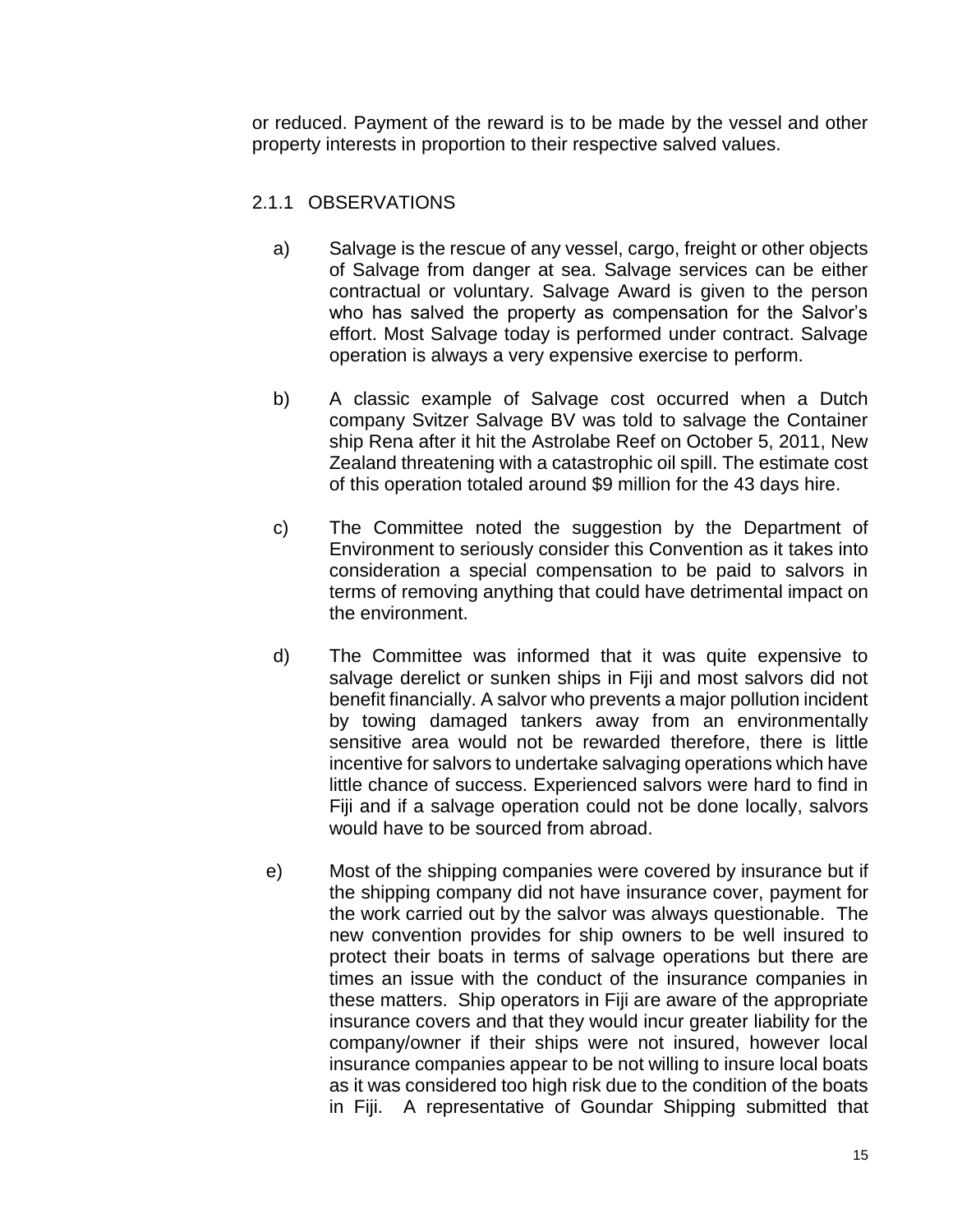appropriate insurance cover should be negotiated by Government to cover the local ship operators.

f) The drawback with this principle is that it did not take pollution into account because a salvor who prevents a major pollution incident (for example, by towing a damaged tanker away from an environmentally sensitive area) but did not manage to save the ship or the cargo gets no reward. The 1989 Convention seeks to remedy this deficiency by making provision for "damage to the environment" as a reward for a salvor who prevents a major pollution incident; even if he or she fails to salve the property (usually the ship, freight and cargo). The Convention shall apply whenever judicial or arbitral proceedings relating to claims for salvage services are brought in a State Party. By becoming a party to this treaty, Fiji will ensure that salvage service are properly catered for and rewarded.

### <span id="page-16-0"></span>2.2 INTERNATIONAL CONVENTION FOR THE CONTROL AND MANAGEMENT OF SHIP'S BALLAST WATER AND SEDIMENTS (BWM 2004)

The aim to prevent the potentially devastating effects of the spread of harmful aquatic organisms carried by Ships Ballast Water from one region to another. This convention requires all ships, specifically ships engaged on international voyages to implement a Ballast water and Sediments Management Plan. Under the convention, all ships will have to carry a Ballast water Record Book and will be required to carry out ballast water management procedures to a given standard.

This convention prevents, minimizes or eliminates the transfer of harmful foreign invasive species (aquatic organisms and pathogens) through the control and management of ships ballast water. Since Fiji is a maritime island, the prevention of such threats is greatly beneficial to Fiji's pristine maritime environment.

The Convention is divided into Articles and an Annex which includes technical standards and requirements in the Regulations for the control and management of ships' ballast water and sediments.

### <span id="page-16-1"></span>2.2.1 OBSERVATIONS

(a) The ballast water and sediments carried by ships have been identified as a major pathway for the transport of harmful invasive aquatic organism and pathogens. Ships often take on ballast water in one port and carry such ballast to other ports where it is discharged. The ballast water and sediments contain living organism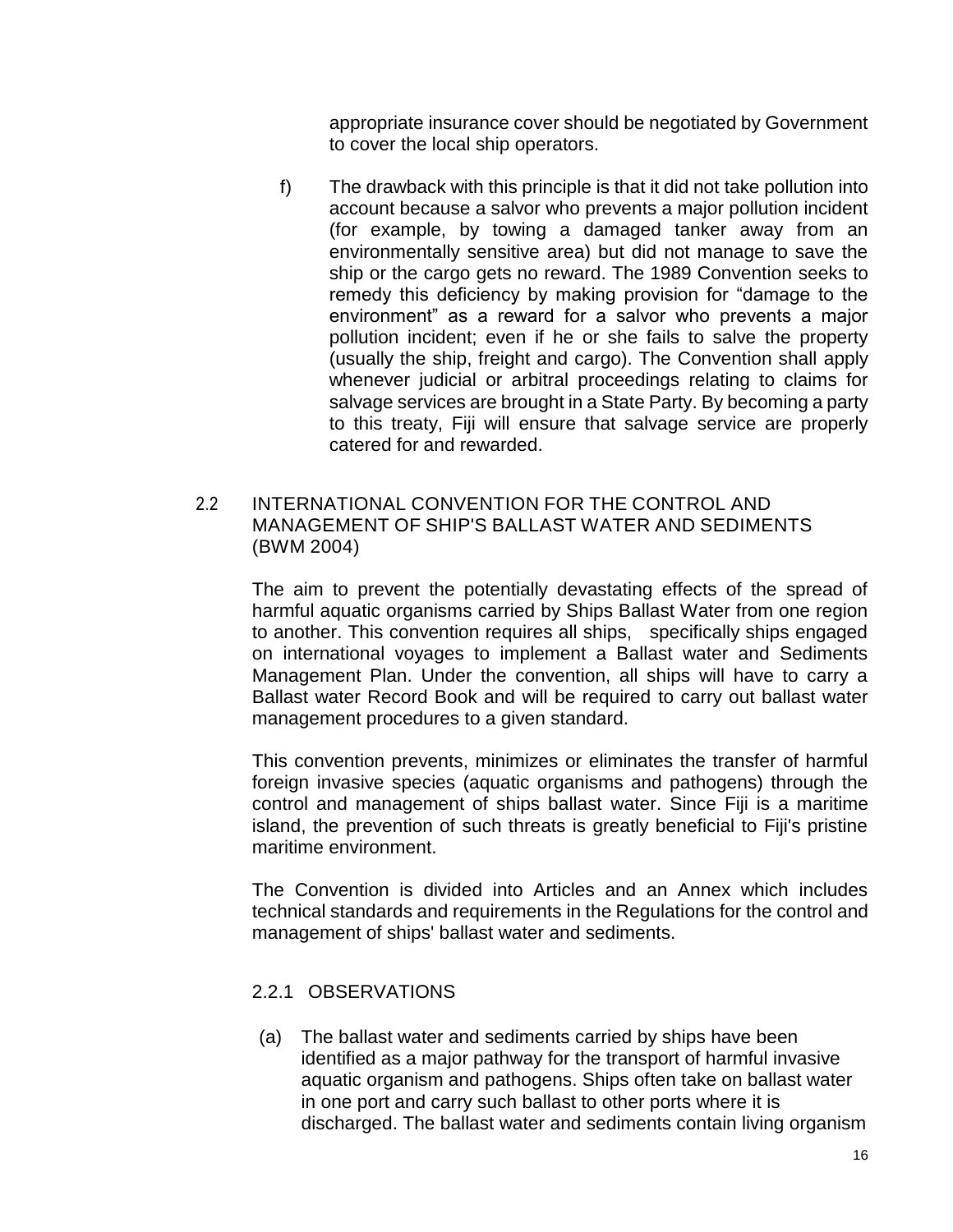which, despite the harsh conditions in the ballast tank and piping systems, survive to compete with native species in the port of discharge. If the non-native organisms have a few natural predators or other natural controls they become invasive and change the local ecosystems, sometimes dramatically. The direct economic impact of aquatic invasive species, as well as the potential long term damage to the health of the local marine environment and the people who depend on that environment.

- (b) The current efforts rely on ballast water management **(BWM)** practices, including ballast exchange, and other measures aimed at preventing or minimizing the uptake and discharge of contaminated water or sediment when ballasting or deballasting.
- (c) The Department of Environment informed the Committee that invasive aquatic species present in the ballast water would be a major threat to marine ecosystems; shipping has been identified as a pathway for introducing these species into the environment.
- (d) Concern was raised in terms of ships taking on ballast water from infected areas like Asia or South America and pumping it out in different countries. It was felt that ships pumping ballast water outside the EEZ and then re-ballasting with water from inside the EEZ need to be monitored, but how it could be monitored was another matter.
- (e) The ratification and implementation of this text would help Fiji in protecting its marine ecosystem, because the country would have to ensure that ships that call into Fiji's ports have an on-board ballast water treatment system. Also, designated Fijian ports and terminals where cleaning or repair of ballast tanks occurs should have adequate facilities to receive sediments potentially harmful to the environment and the human health.
- (f) In 2004, the IMO adopted the International Convention for the Control and Management of Ship's Ballast Water and Sediments. The Convention calls for ships to conduct a ballast water exchange or to meet a concentration-based discharge standard in accordance with a gradually implemented schedule linked to the ship's date and the amount of ballast carried on board the ship.
- (g) IMO invited members of governments and observers to propose practical solutions to the challenges of the BWM Convention, in relation to some special types of ships, in particular seagoing unmanned barges, semisubmersible and heavy lift crane vessels.
- (h) The submission from the Fiji Ship Owners and Agents Association raised the issue for government to reconsider ratifying the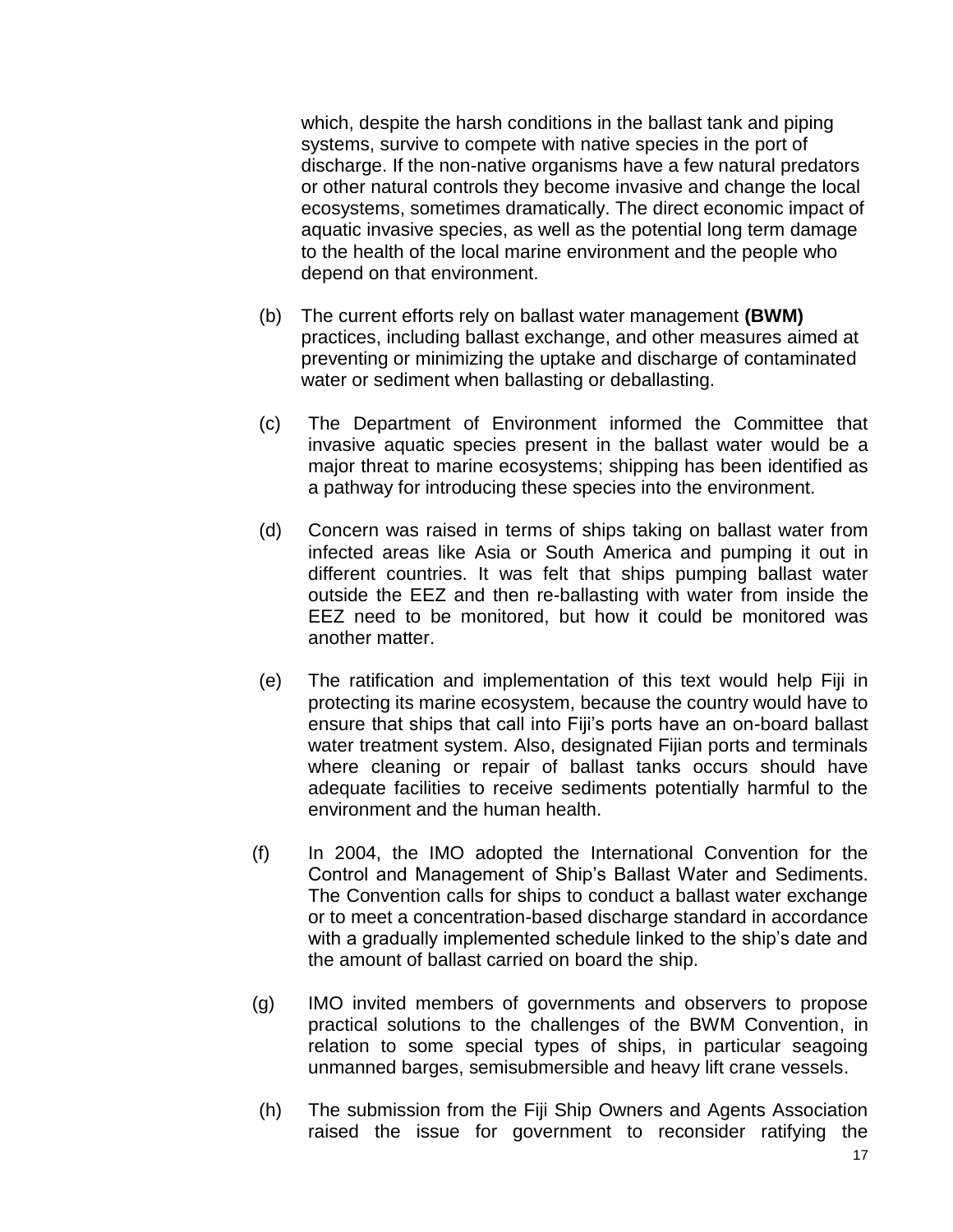International Ballast Water Convention because there are still a lot of issues not being resolved yet.

#### <span id="page-18-0"></span>2.3 CONVENTION ON CIVIL LIABILITY FOR BUNKER OIL POLLUTION DAMAGE 2001

This Convention was adopted on 23rd March 2001 and entered into force on 21 November 2008.This Convention ensures that adequate, prompt and effective compensation is available to persons who suffer damage caused by oil spills when carried as fuel in ship's bunkers. The purpose of this convention is that it applies to damage caused by oil spills from ships bunkers including any damage to the territorial sea and in exclusive economic zones (EEZ) of State parties.

This Convention is related to the NATPLAN. One of the main features of the NATPLAN is that it requires the Maritime Safety Authority of Fiji to commence cost-recovery actions against the polluter's representatives with the view to fully recover costs of response.

Fiji will only be able to fully utilize the compensation for pollution damage framework under the IMO Bunker Convention 2001, once it becomes a party to the Convention.

A key requirement of this Convention is the need for the registered owner of a vessel to maintain compulsory insurance cover.

The Convention requires ships over 1,000 gross tonnage to maintain insurance or other financial security to cover the liability of the owner for pollution damage in an amount equal to the limits of liability under the applicable national or international limitation regime but in all cases not exceeding an amount calculated in accordance with the Convention on Limited Liability for Maritime Claims 1976.

### <span id="page-18-1"></span>2.3.1 OBSERVATIONS

- a) Ships use three different types of oil, one is the normal diesel oil, the other is the light heavy fuel oil and the third one is the heavy fuel oil. The most detrimental of these is the heavy fuel oil which most vessels operate on. Should there be an oil spill, the State can claim compensation from the owners of these ships. If we ratify this Convention then our environment would be protected.
- b) The Committee noted that effective compensation was available to persons who suffered damage caused by oil spills when carried as fuel in ship bunkers. If there is a mishap by ships moving within our territorial waters or coming into our country, claims or damages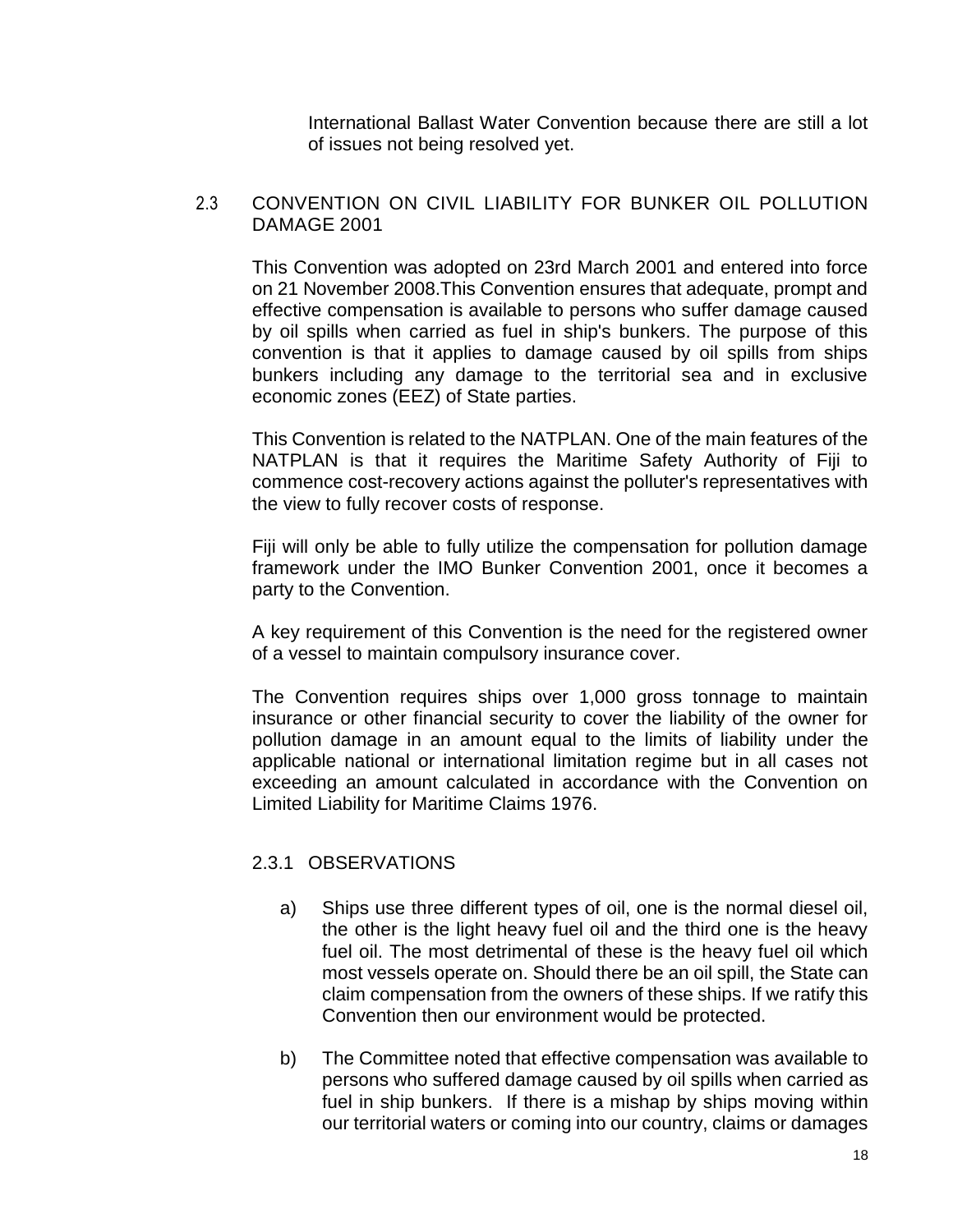could be laid against ships carrying highly toxic chemicals into the marine environment given that oil is very detrimental to the environment.

- c) The ratification and implementation of this Convention would ensure that adequate, prompt, and effective compensation is available to persons who suffer damage caused by spills of oil, when carried as fuel in ships' bunkers. The Convention requires ships over 1,000 gross tonnage to maintain insurance or other financial security, such as the guarantee of a bank or similar financial institution, to cover the liability of the registered owner for pollution damage. The Convention includes the concept of direct action - allowing a claim for compensation for pollution damage to be brought directly against an insurer. By ratifying this treaty, Fiji will ensure that vessels flagged under it obtain the appropriate insurance cover so that damages may be claimed against insurers.
- d) When the Bunker Convention is in force and acceding to the Bunkers Convention will mean that Fiji will benefit from additional insurance from the Bunkers Convention in the event of a maritime incident from an International vessel. A classic example was the RENA incident in NZ, one of the learning experiences was that NZ weren't party to the Bunkers Convention and as such weren't eligible to additional insurance funding in excess to the ships' insurance.

### <span id="page-19-0"></span>2.4 INTERNATIONAL CONVENTION ON THE CONTROL OF ANTIFOULING SYSTEMS ON SHIPS (AFS 2001)

This Convention was adopted on 5th October 2001 and entered into force on 17th September 2008 and prohibits the use of harmful organotins in antifouling paints used on ships and establishes a mechanism to prevent the potential use of other harmful substances in antifouling systems.

This convention is concerned on the control of harmful anti-fouling systems on ships. Parties to the Convention are required to prohibit and or restrict the use of harmful anti-fouling systems on ships flying their flag, as well as ships not entitled to fly their flag but which operate under their authority and all other ships that enter a port, shipyard or offshore terminal of a contracting party.

The Convention provides for the establishment of a "technical group" to include people with relevant expertise, to review proposals for other substances used in anti-fouling systems to be prohibited or restricted.

Article 6 regarding Process for Proposing Amendments to controls on Antifouling systems sets out how the evaluation of an anti-fouling system should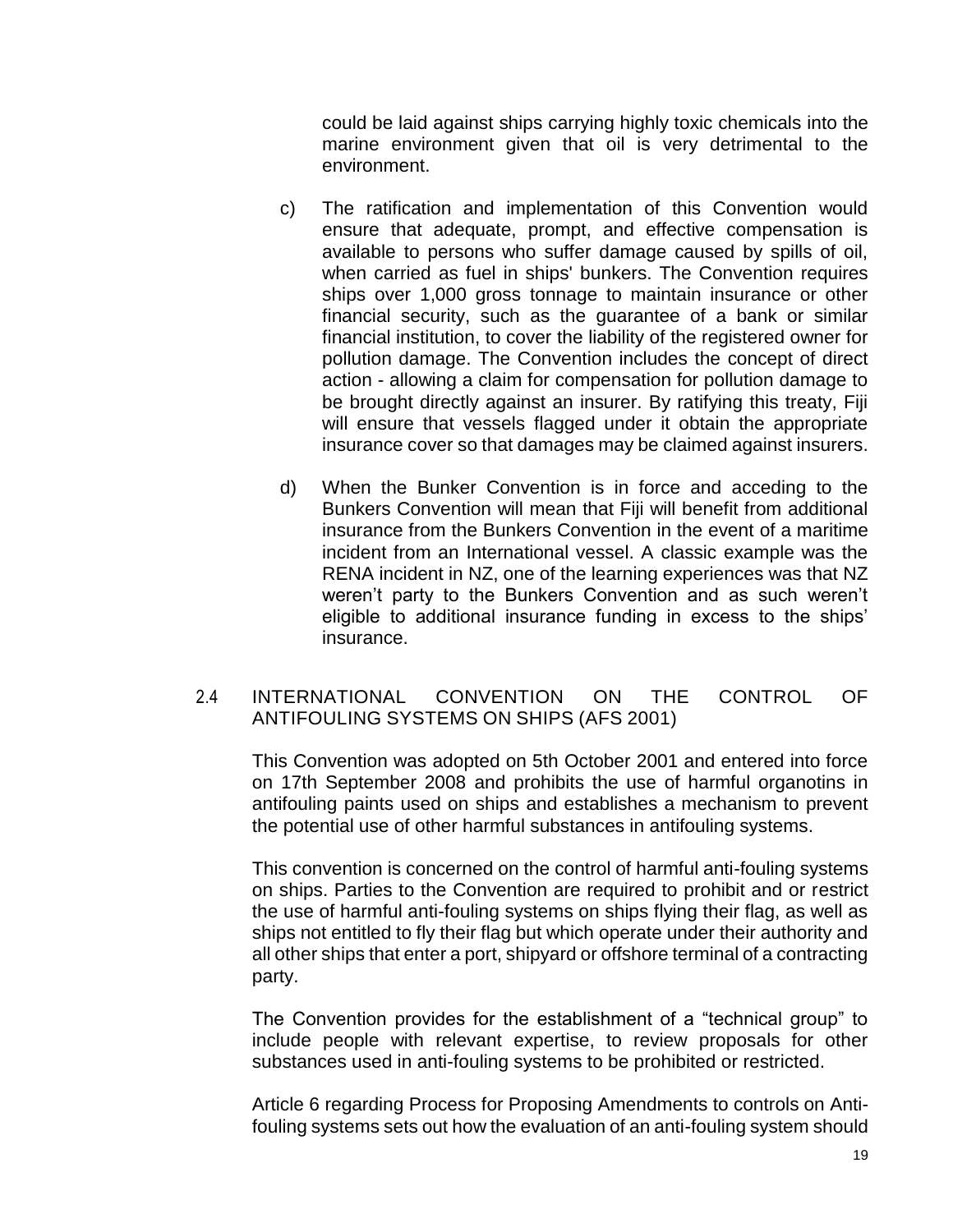be carried out. The Convention requires that all shipping facilities including slipways, docks, ports, and ship buildings must have a waste management system to ensure that all waste removed from the underwater hull of a ship is not dumped into the sea. Furthermore, that all anti-fouling paint used on ships in Fiji is TBT free.

### <span id="page-20-0"></span>2.4.1 OBSERVATIONS

- a) The Committee was informed that organotin-based products found in antifouling paints used on ships were also detrimental to marine life. Usually these paints are used at the bottom of ships to prevent sea life, such as algae and moss attaching to them, thereby slowing the ships and increasing the fuel consumption. The Department of Environment presented that the Antifouling Systems Convention was good because it does not allow ships to use organotin-based chemicals products.
- b) A representative of Goundar Shipping submitted that this Convention needed to be looked at carefully and be implemented as soon as possible. Concern was raised in terms of the quality of the antifouling paints. The Committee was informed that only two companies in Fiji imported the product but did not produce it locally. It was felt that there was a need for a Government authority to check that the imported anti-fouling products was correct and that it satisfied the data sheet requirements.
- c) A former Harbour Master submitted that this Convention should have been ratified a long time ago. He also mentioned that many ships had been repaired on our slipways (dry dock) and the antifouling paint used on the bottom of ships affected fish, coral and other creatures that live in our waters.
- d) The Convention talks about the control of these paints. In Fiji there is no monitoring system in place on antifouling. Legislations should be put in place in order to protect Fiji from Foreign ships that are coming into our ports. It also ensures that local operators follow suit.
- e) The Committee was informed that upon becoming party to this Convention, Fiji would have to ensure that ships entitled to fly its flag or operate under its authority are surveyed and certified in accordance with the Convention. The same inspection regime may also be extended to foreign ships that enter Fiji's ports, shipyards or offshore terminals.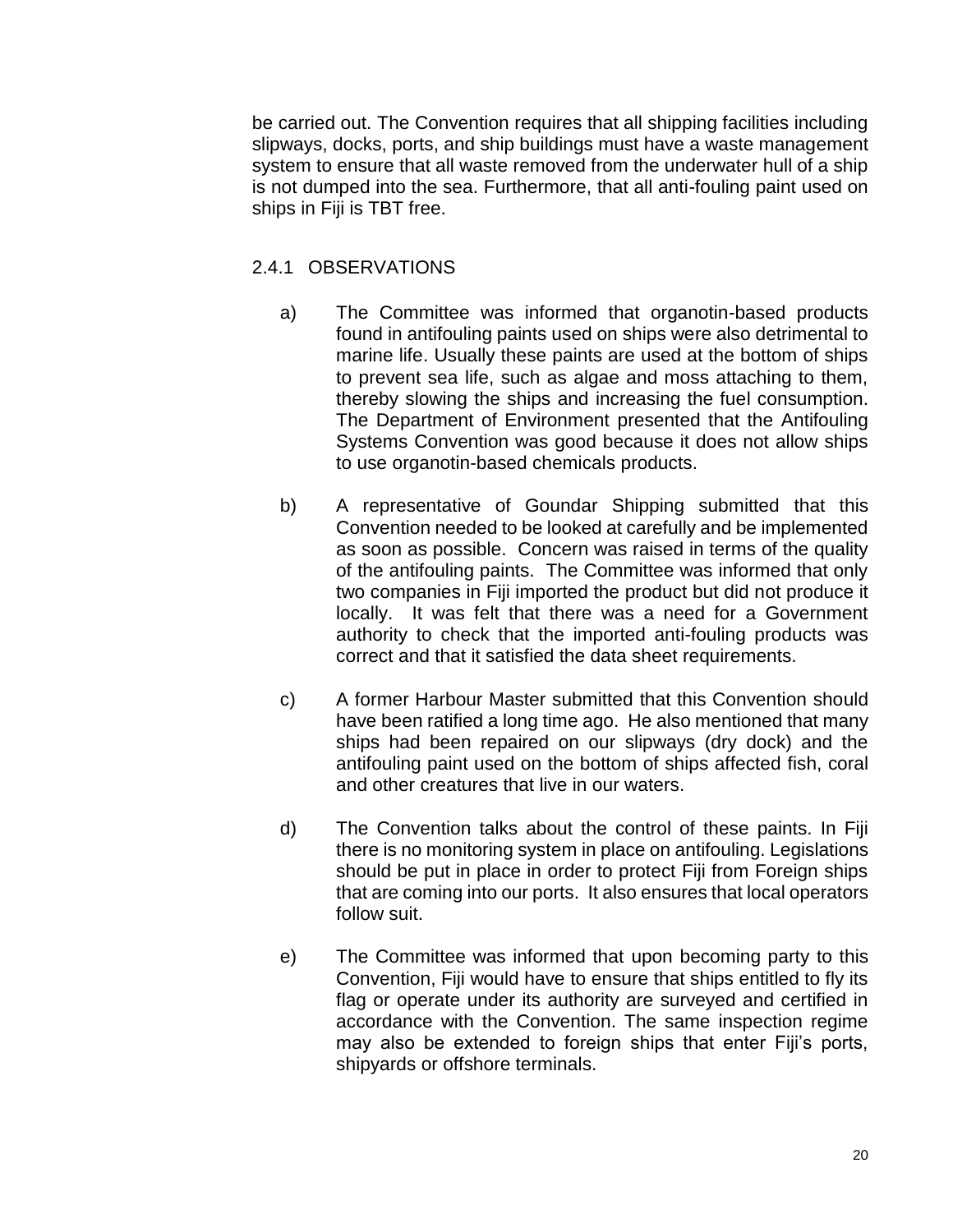<span id="page-21-0"></span>2.5 PROTOCOL ON PREPAREDNESS, RESPONSE AND COOPERATION TO POLLUTION INCIDENTS BY HAZARDOUS AND NOXIOUS SUBSTANCES (OPRC – HNS PROTOCOL 2000)

This convention follows the principle of the International Convention on Oil Pollution Preparedness, Response and Cooperation, 1990 (OPRC) and was formally adopted by states already party to the OPRC Convention at a Diplomatic Conference held at IMO headquarters in London in March 2000.

The Protocol was adopted on 15th March 2000 and entered into force on 14th June 2007 and aims to provide a global framework for international cooperation in combating major incidents or threats of marine pollution. Parties to the HNS protocol will be required to establish measures for dealing with pollution incidents either nationally or in cooperation with other countries. Ships will be required to carry a shipboard pollution emergency plan to deal specifically with incidents involving HNS.

Fiji's maritime industry has evolved considerably since 1983. Ships navigating through Fiji Waters are becoming more sophisticated. There is also an increase in the volume of ships into and within Fiji waters. The cargo that traverse Fiji waters on board ships present a greater potential to threaten Fiji's fragile marine environment.

The OPRC-HNS Protocol ensures that ships carrying hazardous and noxious substances are covered by preparedness and response regimes similar to those already in existence for oil incidents.

For the purpose of the HNS Protocol, a Hazardous and Noxious Substance is defined as any substance other than oil which, if introduced into the marine environment is likely to create hazards to human health, to harm living resources and marine life, to damage amenities or to interfere with other legitimate uses of the sea.

### <span id="page-21-1"></span>2.5.1 OBSERVATIONS

- a) The Committee was informed by the Office of the Solicitor-General that Fiji is yet to ratify the OPRC convention which was the Principle Convention for this Protocol. Fiji would need to ratify the main Convention first before ratifying the Protocol. Article 13(1) of the Protocol states "Any State party to the OPRC Convention may become Party to this Protocol." Accordingly, Fiji may not become a party to the Protocol without first becoming a party to the OPRC Convention.
- b) The Department of Environment expressed the view that ratification would mean that Fiji can adopt the best practices for preparedness, prevention and response to oil and hazardous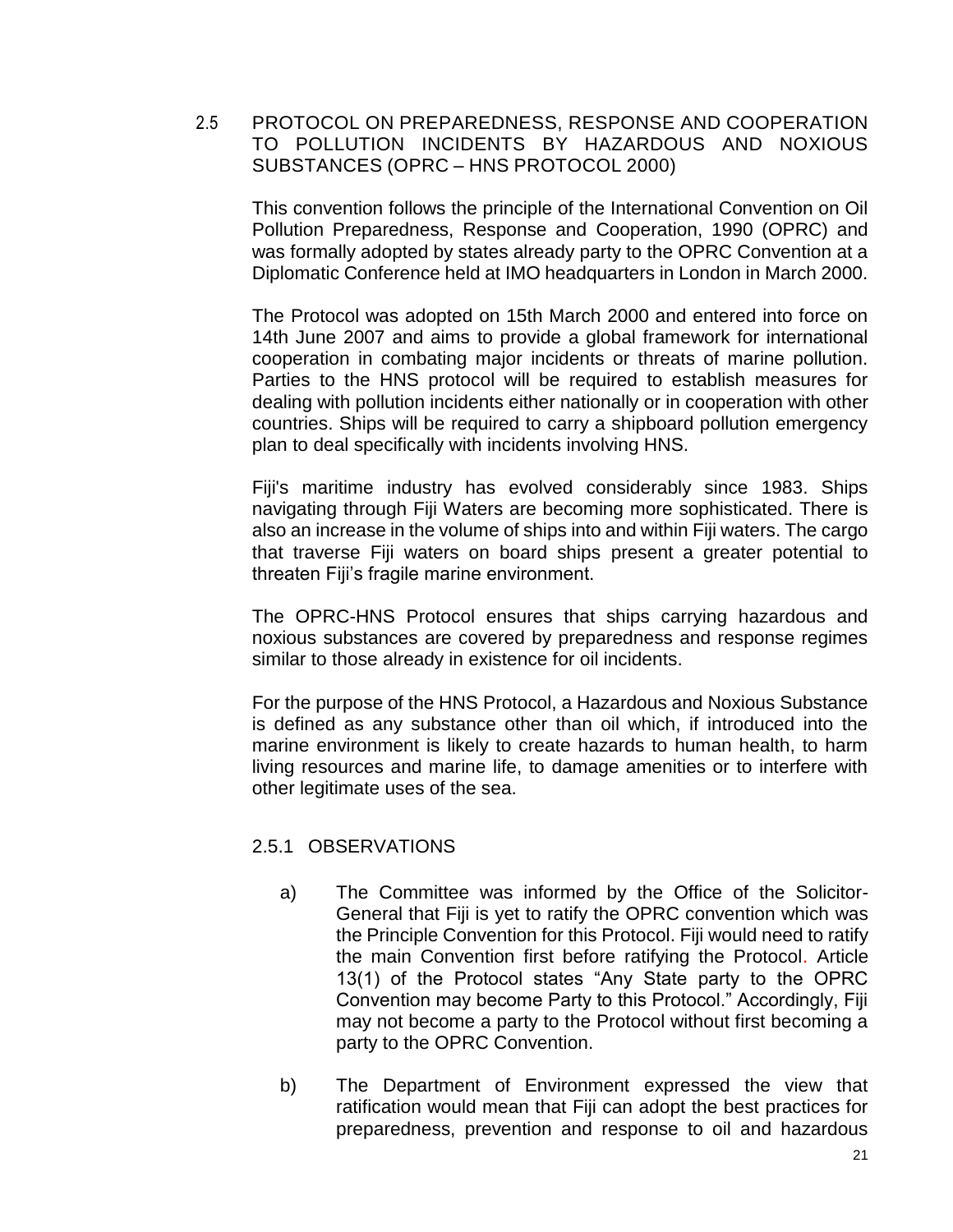substance issues. The protocol aims to establish national systems for preparedness and response, and provide a global framework for international cooperation in combating major incidents, or threats of marine pollution. Parties are required to establish measures for dealing with pollution incidents, either internationally or in cooperation with other countries. Ships will also be required to carry a ship-board-pollution emergency plan to deal specifically with incidents involving hazardous and noxious substances.

c) The Committee was informed that MSAF had a small setup in terms of responding to pollution incidents and hazardous noxious substances but it was not enough to cover the main operating ports of Fiji, so the government needs to consider the matter carefully. This protocol was adopted as a subsidiary and complementary agreement to the *International Convention on Oil Pollution Preparedness, Response and Co-operation* 1990 (OPRC Convention), to which Fiji is not party. Article 13(1) of the Protocol states "Any State party to the OPRC Convention may become Party to this Protocol". Accordingly, Fiji may not become a party to the protocol without first becoming a party to the OPRC Convention.

### <span id="page-22-0"></span>2.6 CONVENTION ON FACILITATION OF INTERNAL MARITIME TRAFFIC (FAL CONVENTION 1965)

The Convention was adopted on 9th April 1965 and entered into force on 5th March 1967. Its main objectives were to prevent unnecessary delays in maritime traffic, to aid cooperation between Governments and to secure the highest practicable degree of uniformity in formalities and other procedures. The Convention reduces the number of declarations which can be required by public authorities, in serving maritime traffic around the world.

This Convention aims to prevent unnecessary delays in maritime traffic especially for visiting vessel arriving in our ports and support closer cooperation between Governments to secure practicable degree of uniformity in formalities and procedures.

Since Fiji is heavily dependent on imports it is vital that maritime trade is given the highest priority for clearance which will benefit Fiji's economy. This calls for the reduction in the bureaucratic processes and documentation requirements when dealing with cargo and passengers in maritime traffic.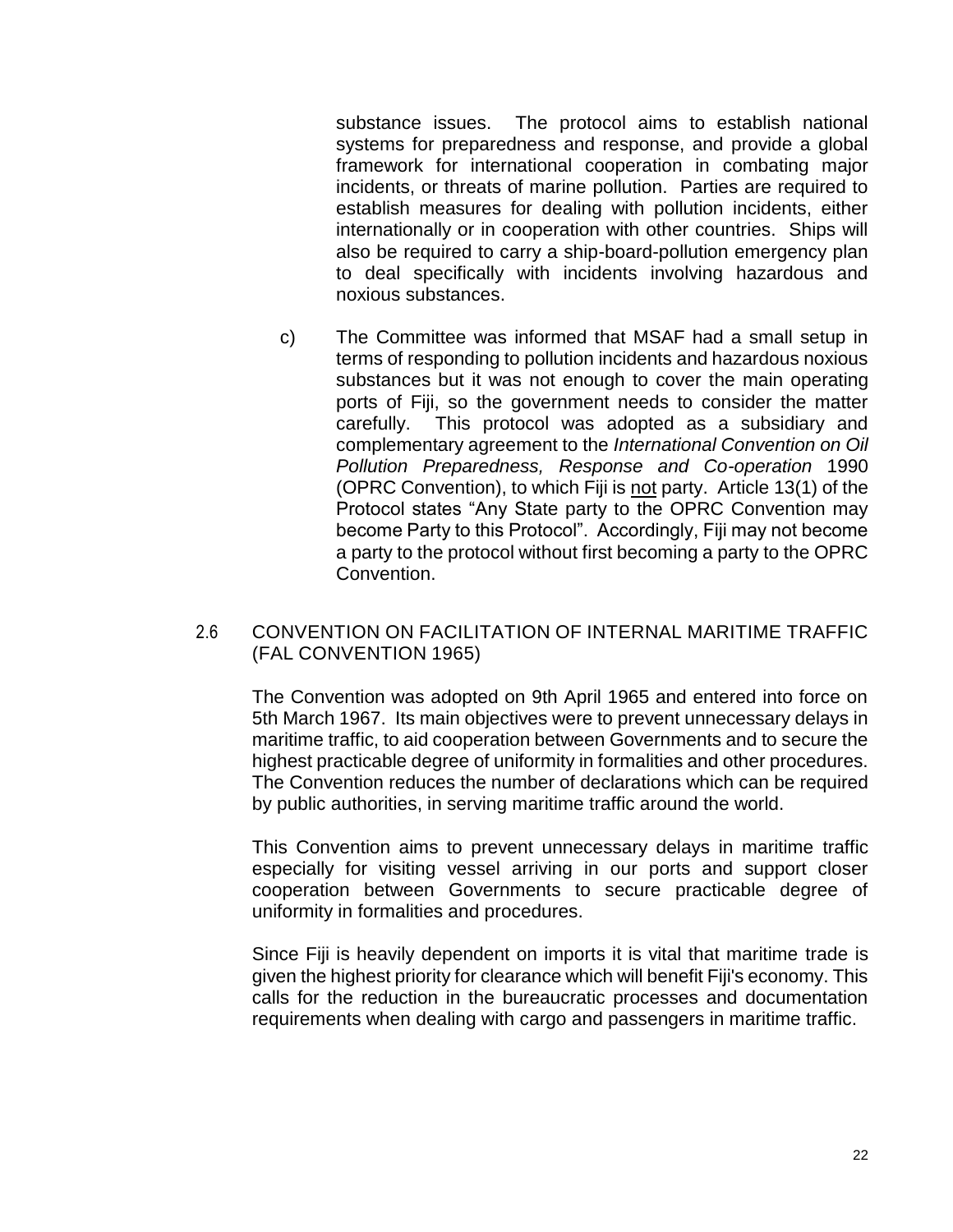#### <span id="page-23-0"></span>2.6.1 OBSERVATIONS

- a) The Department of Environment submitted that the documentation required by the Convention will allow easy tracking of boats that could be carrying a lot of harmful substances which could have a detrimental effect on the environment.
- b) The Committee was informed by the representative of Goundar Shipping that there was no control over international ships which plied our waters, used our navigational aids and pay nothing for it. Once the Convention was ratified, it would mean that all ship owners would have to comply with the laws implemented under the Convention.
- c) The Committee was also informed through a submitter that according to information published by the IMO, Fiji deposited its instrument of accession to this treaty on 29 November, 1972. The treaty entered into force for Fiji on 28 January, 1973 so Fiji has been a party to this treaty since then. It was mentioned that since this was the case, Fiji only needed to take the requisite steps to implement the FAL Convention.
- d) The submission from the Secretariat of the Pacific Community (SPC) concurs this treaty seeks to improve operational efficiency in maritime ports and therefore will contribute positively to trade facilitation and overall economic development. According to the information published by the IMO, Fiji deposited its instrument of accession to this Treaty on 29 November, 1972 and the Treaty entered into force for Fiji on 28<sup>th</sup> January, 1973 so Fiji has been a party to this treaty ever since. This being the case, Fiji only needs to take steps to implement the FAL Convention.

### <span id="page-23-1"></span>2.7 INTERNATIONAL CONVENTION FOR THE PREVENTION OF POLLUTION FROM SHIPS (MARPOL 73/78)

This Convention is the main international convention covering prevention of pollution of the marine environment by ships from operational or accidental causes. The MARPOL Convention was adopted on 2nd November 1973 at IMO. The Protocol of 1978 was adopted in response to a spate of tanker accidents in 1976-1977. As the 1973 MARPOL Convention had not yet entered into force, the 1978 MARPOL Protocol absorbed the parent Convention. The combined instrument entered into force on 2nd October 1983. In 1997, a Protocol was adopted to amend the Convention and a new Annex VI was added which entered into force on 19th May 2005. MARPOL has been updated by amendments through the years.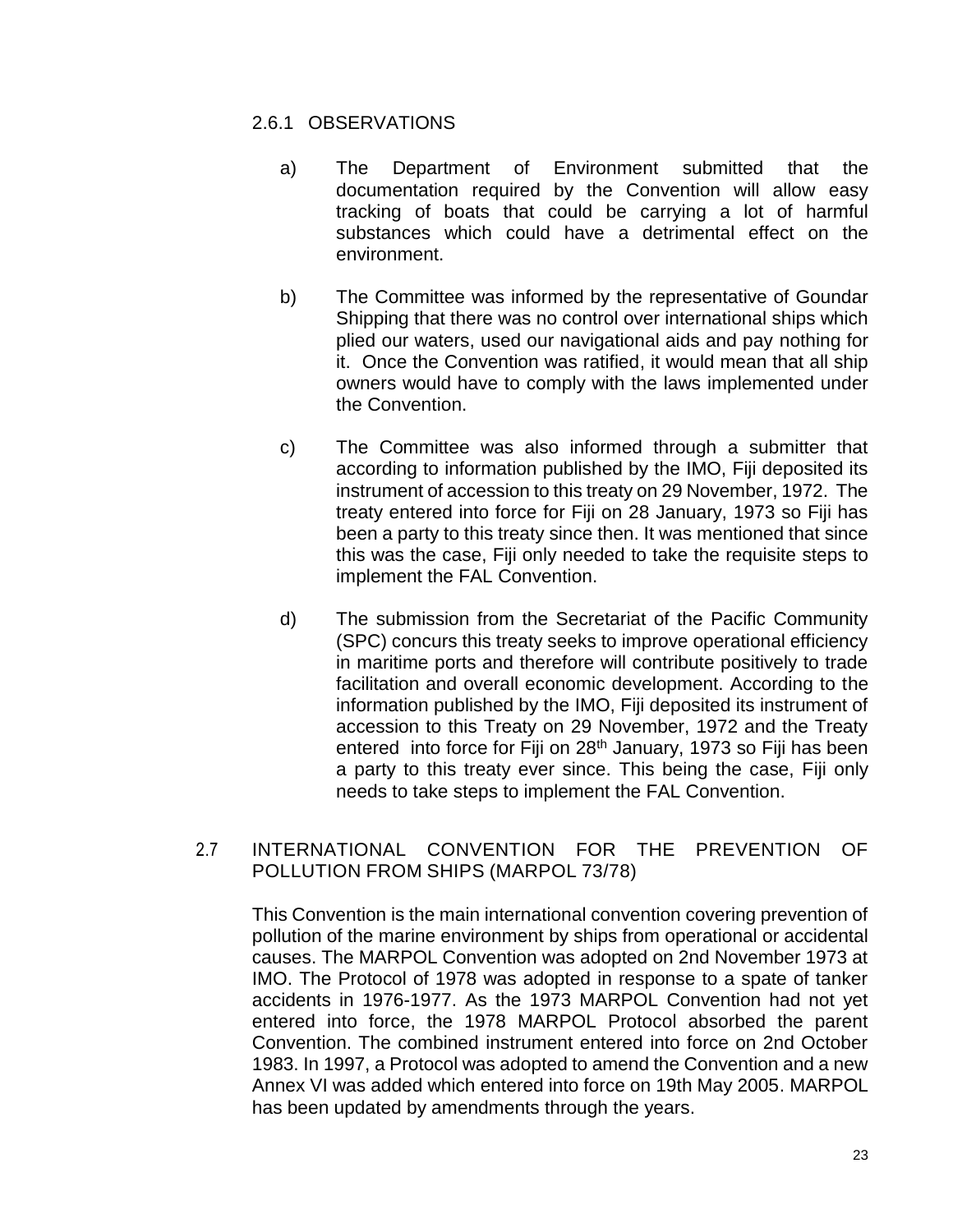The Convention includes regulations aimed at preventing and minimizing pollution from ships and offshore installations, both accidental pollution as well as that from routine operations. Special areas of pollution especially with strict controls on operations discharges are also covered in the convention.

As previously stated, Fiji's maritime industry has evolved considerably since 1983. Ships navigating through Fiji Waters are becoming more sophisticated. There is also an increase in the volume of ships into Fiji waters and within Fiji waters bringing greater risks with them to Fiji's fragile marine and security environment.

This convention will ensure that Fiji Marine Environment and its marine resources is protected especially from discharge of ship-based harmful substances including waste oil, sewage, garbage, noxious liquids and ballast water. This convention requires Fiji to put in place a national strategy and plan to respond to any pollution of these.

#### <span id="page-24-0"></span>2.7.1 OBSERVATIONS

- a) The Department of Environment stated that acceding to this Convention would bind vessels that pollute our waters, be it through oil spills, garbage, sewage or GHG emissions. Concern was raised regarding the nonavailability of discharge facilities at the wharf for bilge water, kitchen refuse and other waste from foreign ships. The Committee was informed that receptacles were available at the wharf for disposal of garbage from foreign ships coming into our port but there was a limited capacity. All waste is being disposed of at the Naboro Landfill.
- b) In terms of controlling pollution amongst vessels operating in the outer islands, the Committee was informed that all vessels were required to carry three bins which were specifically for bottles, plastics and food refuse. A representative of Goundar Shipping was of the view that the best solution for controlling pollution was by educating people through an intensive and sustained campaign - to place any rubbish into the proper bins instead of throwing it wherever they pleased.
- c) It was noted that every ship entering our ports was required to record waste: how much food they used, how much was leftover, how much oil was used and whether it was for running the main engines for lubrication. Everything is recorded and needs to be checked by experienced surveyors who know what they are looking for, because the crew on the ships knew how to go about hiding things.
- d) Question was raised in terms of a daily reporting mechanism where vessels can report to Government agencies on issues relating to pollution. The Committee was informed that each vessel had an RT on board and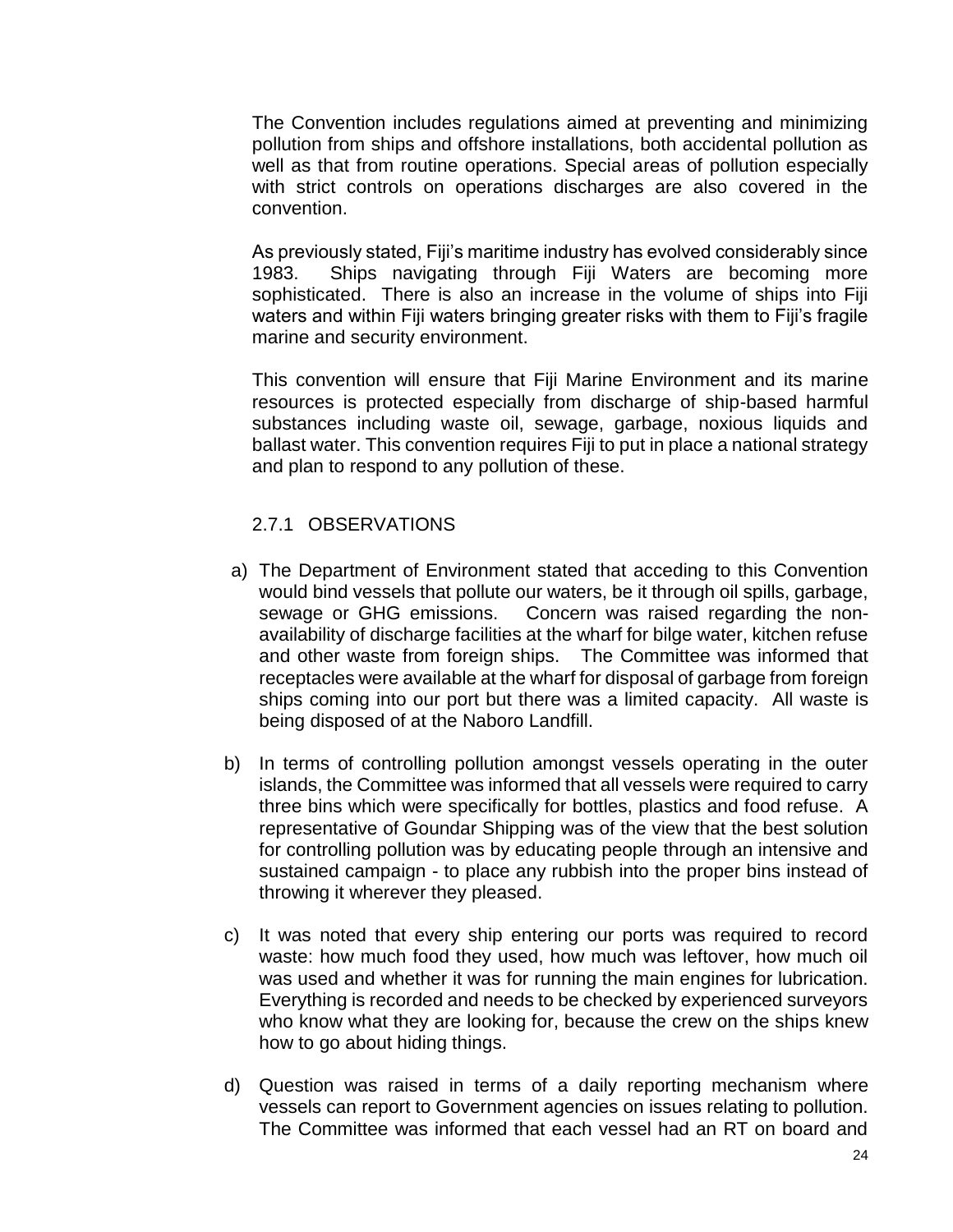captains were constantly reminded and instructed to report on anything happening out at sea to the operation room, whether it is a ship that has run aground, a lighthouse not working or anything unusual.

- e) Convention and its annexes have been ratified by more than 150 States and apply to 99% of world's merchant tonnage. Ships flagged under countries that are signatories to MARPOL convention are subject to its requirements, regardless of where they sail. If Fiji chooses to ratify this treaty, it will have to enforce the requirements of the treaty on Fiji-flagged vessels of suitable size. As well, Fiji may be able to conduct its own examination to verify a visiting ship's compliance with the requirements of the MARPOL convention and may detain it if it finds significant noncompliance.
- f) The Committee notes that the greater share of pollution of our maritime areas comes from shore or land based pollution and that it would be futile to regulate marine based pollution only as required by the convention without collateral regulation of shore or land based pollution.
- g) In that regard, the scope of the environmental levy should be clarified and/or expanded. Furthermore, a similar annual minimal levy should be considered for each employee (or household?) could be considered for land or shore based pollution.
- h) The Committee therefore urges Parliament to consider the overhaul of the regulatory framework to tie up laws dealing with both offshore and land or shore based pollution under an expanded secretariat, preferably a full ministry of the environment.
- i) Furthermore that the Fiji Navy and Fiji Police be given the appropriate budget to have a part in monitoring, investigation and arrest of any person or corporation who pollutes the environment.
- j) Any new secretariat or ministry of the environment will also require the appropriate budget for a very efficient monitoring, investigation and prosecution unit with appropriately trained lawyers.
- k) If Fiji chooses to ratify this treaty, it will have to enforce the requirements of the treaty on Fiji-flagged vessels of suitable size. As well, Fiji may be able to conduct its own examination to verify a visiting ship's compliance with the requirements of the MARPOL Convention and may detain it if it finds significant noncompliance.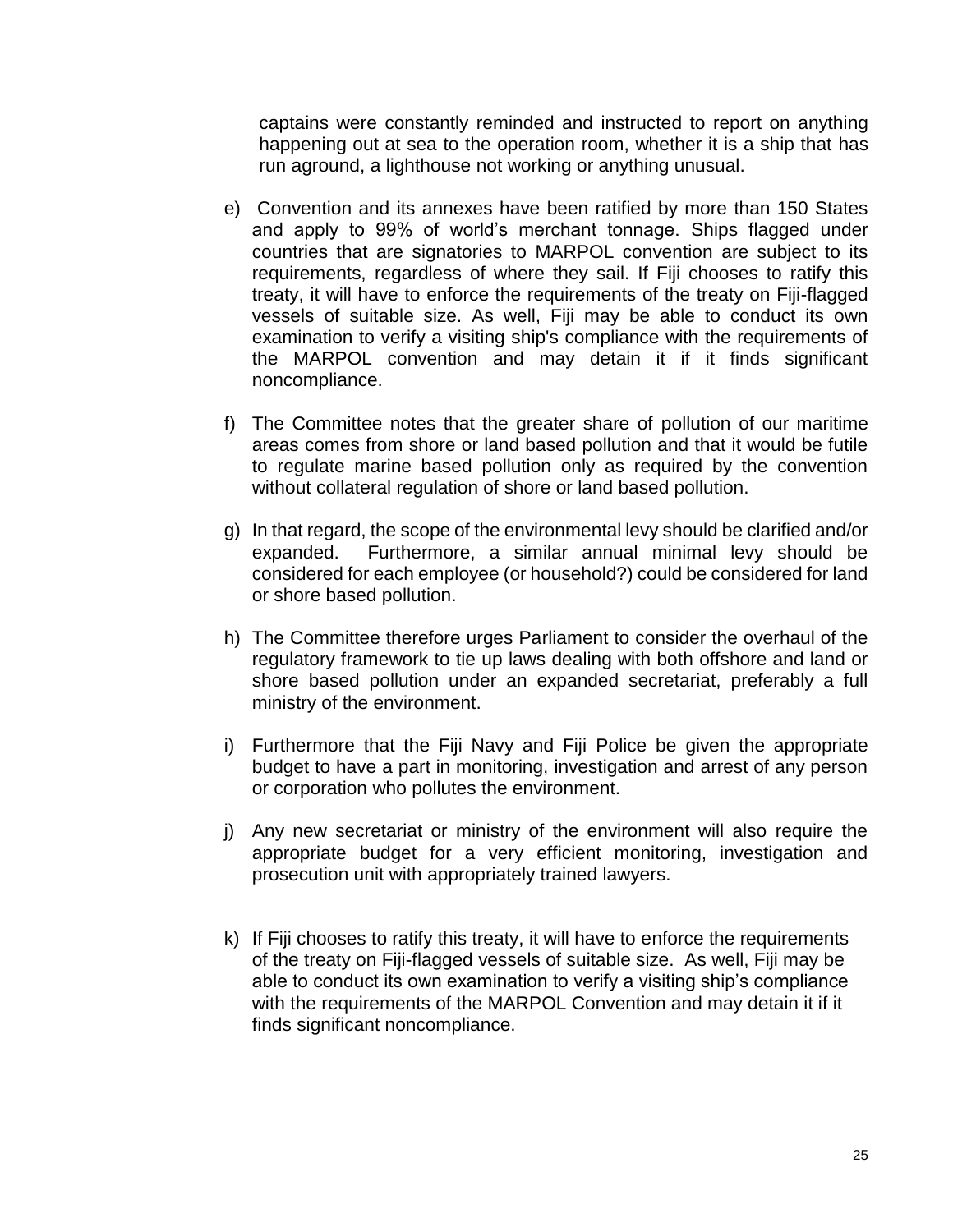## <span id="page-26-0"></span>2.8 GENERAL OBSERVATIONS

- 2.8.1 The Committee noted from the submissions received that there was a general consensus for the ratification of the Conventions by Fiji.
- 2.8.2 However, the Committee also observed some reservation from the Fiji Shipowners and Agents Association for government to reconsider the ratification of the International Convention for the Control and Management of Ship's Ballast Water and Sediments as there were a few technical aspects of ballast water management within different ports which needed to be clarified before ratification.
- 2.8.3 The SPC was of the opinion that the maritime regulatory framework in Fiji would be enhanced and strengthened; should Fiji consider ratifying or acceding to several treaties which are currently being scrutinised by the committee. To this end, SPC recommended the following treaties as being worthy of consideration for possible ratification by the Parliament of the Republic of Fiji:
	- i) MARPOL Convention 73/78,
	- ii) BUNKER convention 2001,
	- iii) AFS convention 2001,
	- iv) IMSO Convention 1976,
	- v) Salvage Convention 1989, and
	- vi) BWM convention 2004.
- 2.8.4 The SPC further recommended to the Committee that the SAR Convention 1979 was also worthy of consideration for accession by the Parliament of the Republic of Fiji.

The Ministry of Defence, National Security and Immigration also recommended that the Search and Rescue Convention be considered by Government for ratification since this is their area of operations.

The partnership between TELECOM and Fiji Navy be reignited in terms of satellite communications and this will be very helpful in times of natural disasters when other form of mobile communication failed.

2.8.5 WWF recommended that the International Maritime Organisation Conventions under consideration should be viewed through the lens of environmental protection, culture and heritage and by virtue of this, the significance to Fiji is amplified, given connection to sustainable tourism development, sustainable fisheries and sustenance, and alternative livelihoods. Given the socio economic value of the sea to our people and its potential for livelihood, tourism and future benefits, the IMO Conventions under scrutiny are critical to Fiji and its future.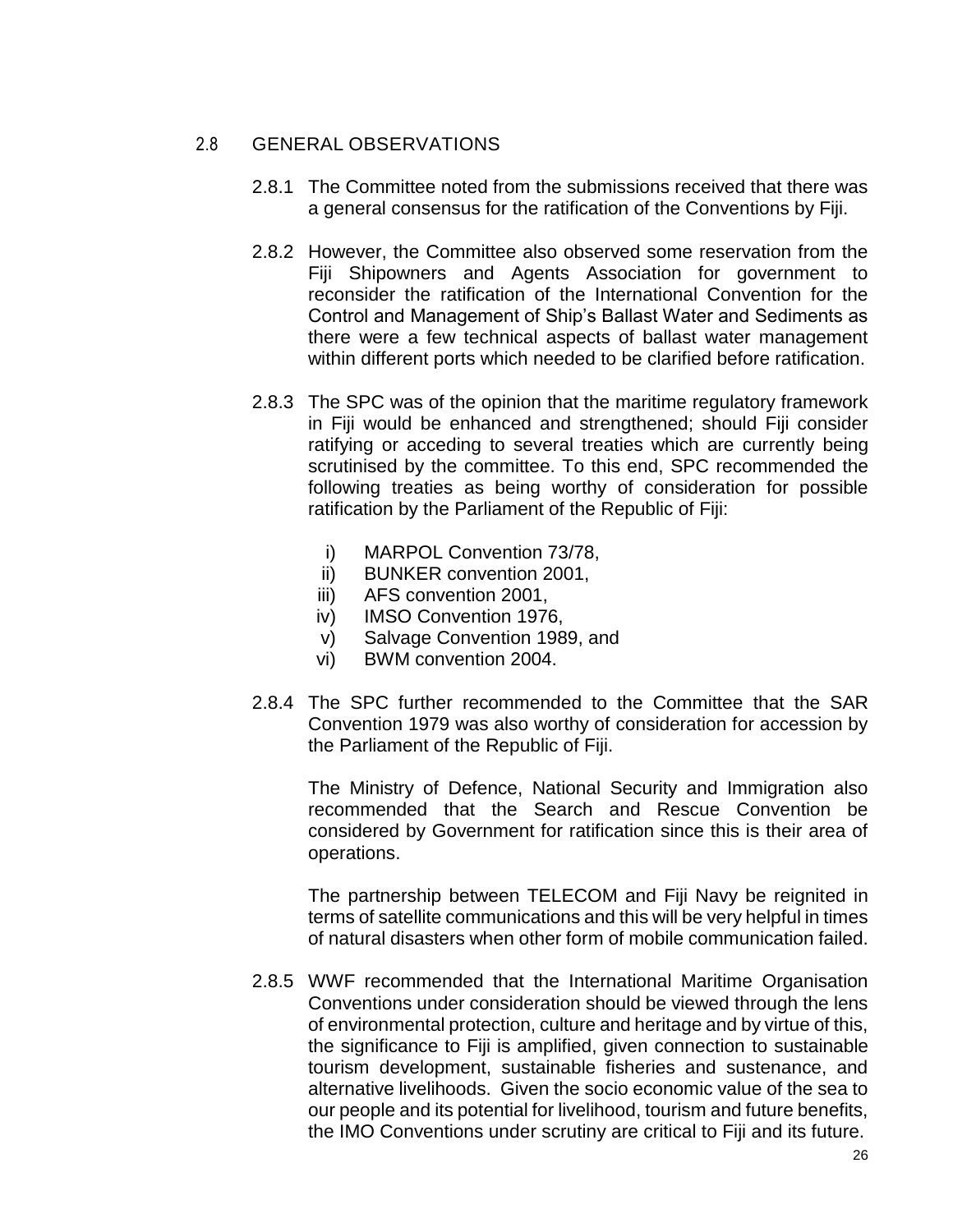2.8.6 Observations were made by the Yavusa Navakavu, which consists of seven mataqali and four villages on the effect of environmental pollution in the area, and resulted in the decreased number of sea food delicacies and depletion of fish stocks, as the corals and mangroves have been killed by chemicals and garbage that pollute the environment. Wastes from the Lami industrial area, Suvavou and even as far as the Vatuwaqa river all flowing down and clogged the area. Previous governments have been approached, as well as the Roko, unfortunately nothing was done. Their fishing ground (qoliqoli) is their livelihood – they eat from it and, proceeds from the sale of sea food pays for their children's education, and Government is requested to assist them in this regard.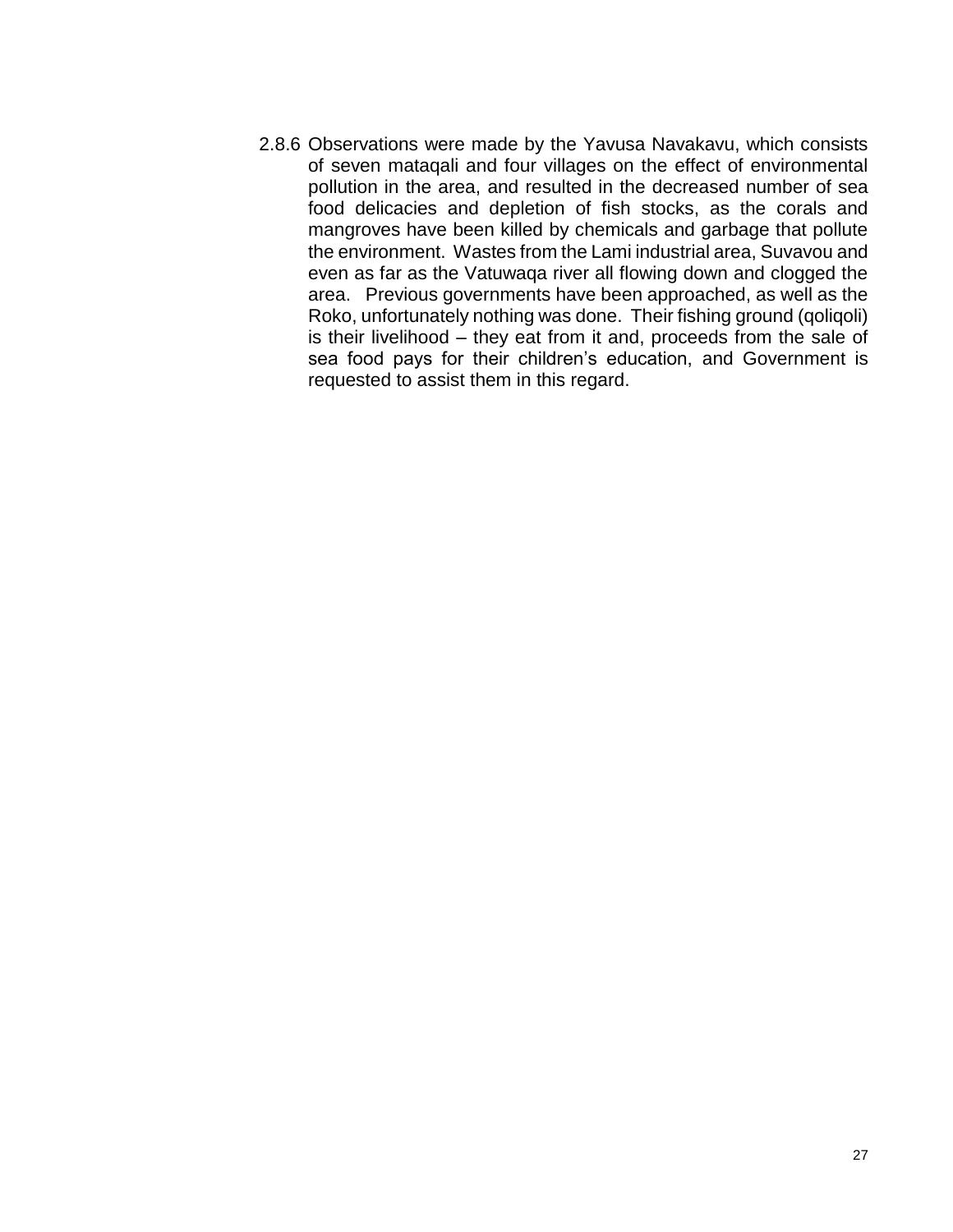### <span id="page-28-0"></span>**3.0 ISSUES OF CONCERN**

#### <span id="page-28-1"></span>3.1 POLLUTION

The Committee noted the concern raised by Mr Asekaia Belawa on behalf of the *Yavusa* of Navakavu in Waiqanake Village. He mentioned that their *iqoliqoli* area was heavily polluted as a result of oil spills and derelict vessels which were abandoned within the maritime environment surrounding the Suva Peninsula. Coral, sea shells and most of the fish species had died and what was once a source of income for the villagers was no more. The Committee was invited to visit Waiqanake Village to witness for themselves the effects of pollution upon the surrounding maritime environment. During this visit, the Committee witnessed sea urchins and seashells covered with oil and the scarcity of fish within the qoliqoli area. They also noted the amount of waste that had drifted and settled along the village foreshore and seabed during low tide. The Committee was also informed that turtles used to lay their eggs along the foreshore but because of the effects of pollution, the turtles had found other locations for breeding.

#### <span id="page-28-2"></span>3.2 TELECOMMUNICATIONS

The Standing Committee noted that Fiji was not a signatory to the Convention, which made it difficult for Fiji to be part of the committee which actually decided on the technology to be used. Fiji is not under INMARSAT because the areas are covered under radio telephone (RT) and mobile so the compulsion of Fiji to have INMARSAT is not required. Life-rafts installed on board have an automatic beacon system which, when launched, ignites a satellite beacon which is picked up by other stations around Fiji and a rescue operation can be conducted to identify the exact position of distress.

The Committee felt it was important to point out that the partnership with Telecom Fiji needs to be maintained o enable communication with rural areas. It was noted that some remote villages had satellite radio telephones in place but it was not connected. If Digicel or Vodafone transmitters were unable to transmit, communication could still be carried out through the satellite telephones. It was therefore important to repair all satellite telephone communication equipment in the rural and outer islands, even if they were not being used because it would be the only communication link available if a cyclone, et cetera, does occur. The system would not be very expensive to maintain as it would be operated by solar battery with telephone lines.

Establishing INMARSAT in Fiji, would basically mean that all vessels come under SOLAS (Safety of Life at Sea), and they would have to install all electronic equipment specifically designated for INMARSAT, but the only barrier to that is cost of installing INMARSAT on our ships.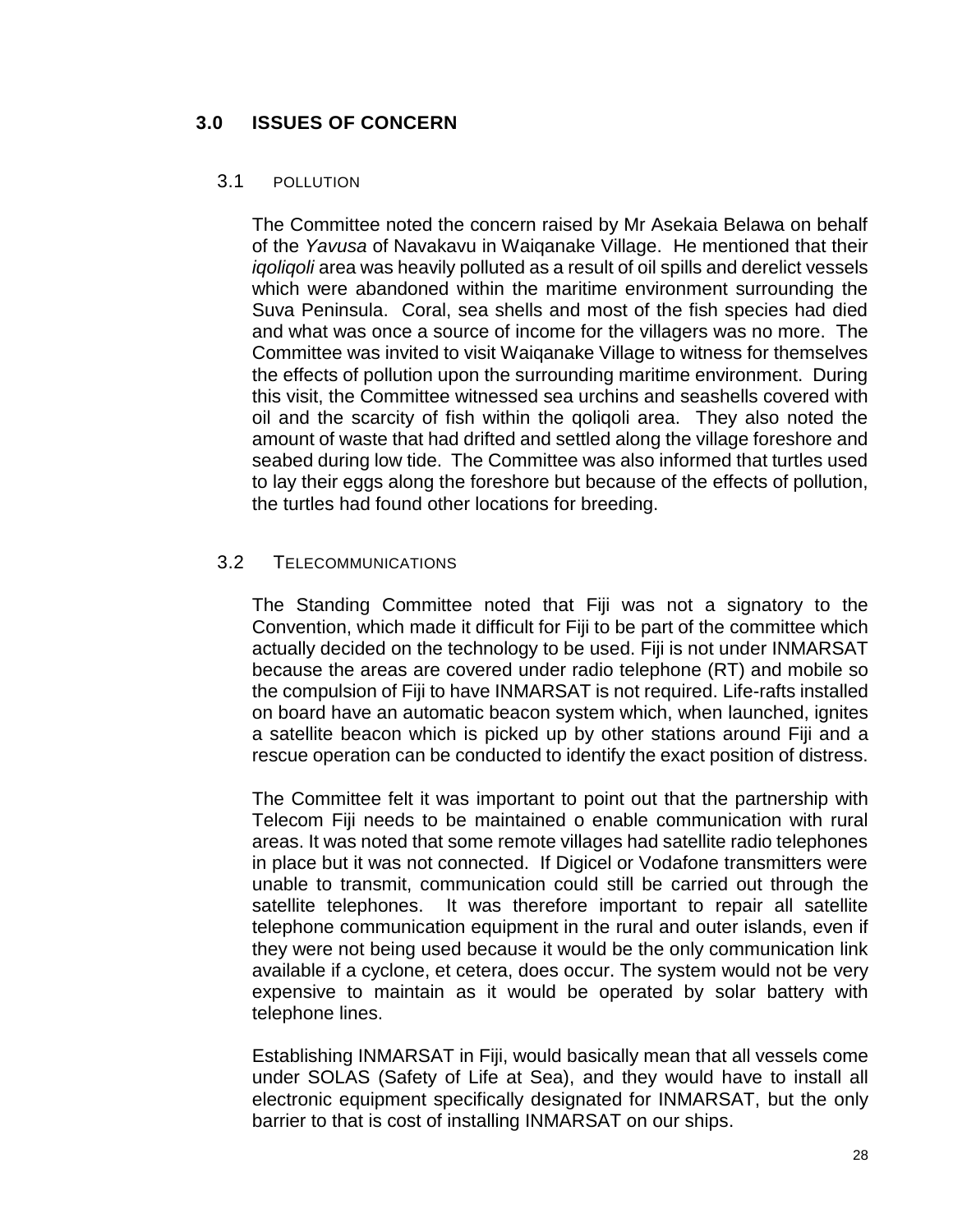The Committee is of the view that it is important to point out that the partnership of the government with Telecom, Fiji needs to be maintained to enable sufficient basic communication services in and with rural areas. It was noted that some remote villages had satellite radio telephones in place but it was not connected. If Digicel or Vodafone transmitters were unable to transmit, communication could still be carried out through the satellite telephones. It is therefore important to repair all satellite telephone communication equipment in the rural and outer islands, even if they are being used because it would be the only communication link available if a cyclone or any other disaster occurs. The system is not expensive to maintain as it would be operated by solar battery with telephone lines.

#### <span id="page-29-0"></span>3.3 ENVIRONMENTAL LEVY

The Committee was informed that all ships/vessels berthing at our ports paid an environmental levy to the Maritime Safety Authority of Fiji on an annual basis. The environmental levy was collected to assist in the cleanup operation/s if there was any oil spill. It is unclear if the levy could be used for the clean-up operation/s for other forms of pollution on our foreshore or the ports. The Committee is concerned that even though this levy was and is being collected, it was not known how these funds are used. Several incidents affecting the marine environment had occurred but the levy was not used. The Acting Director of MSAF submitted the criteria at law for the use of the levy. However, the decree was unclear on the clean-up of pollution other than oil spills. The Committee strongly recommends that this levy be used to also clean up other marine pollution including the removal of derelict ships and other wreckage within our maritime environment.

### 3.4 SURVEILLANCE AND ENFORCEMENT

As a issue of concern, the enforcement of laws and regulations that deals with environment. The Ministry responsible for border security and EEZ surveillance to develop a partnership agreement with USP to develop an Unmanned Aerial System UAS) or drone system as a solution.

The CEO of Fiji Ports Corporation Limited is powerless, he has no authority to prosecute people.

#### <span id="page-29-1"></span>3.5 GENDER ANALYSIS

Under SO 110(2), where a committee conducts an activity listed in clause (1), the committee shall ensure full consideration will be given to the principle of gender equality so as to ensure all matters are considered with regard to the impact and benefit on both men and women equally.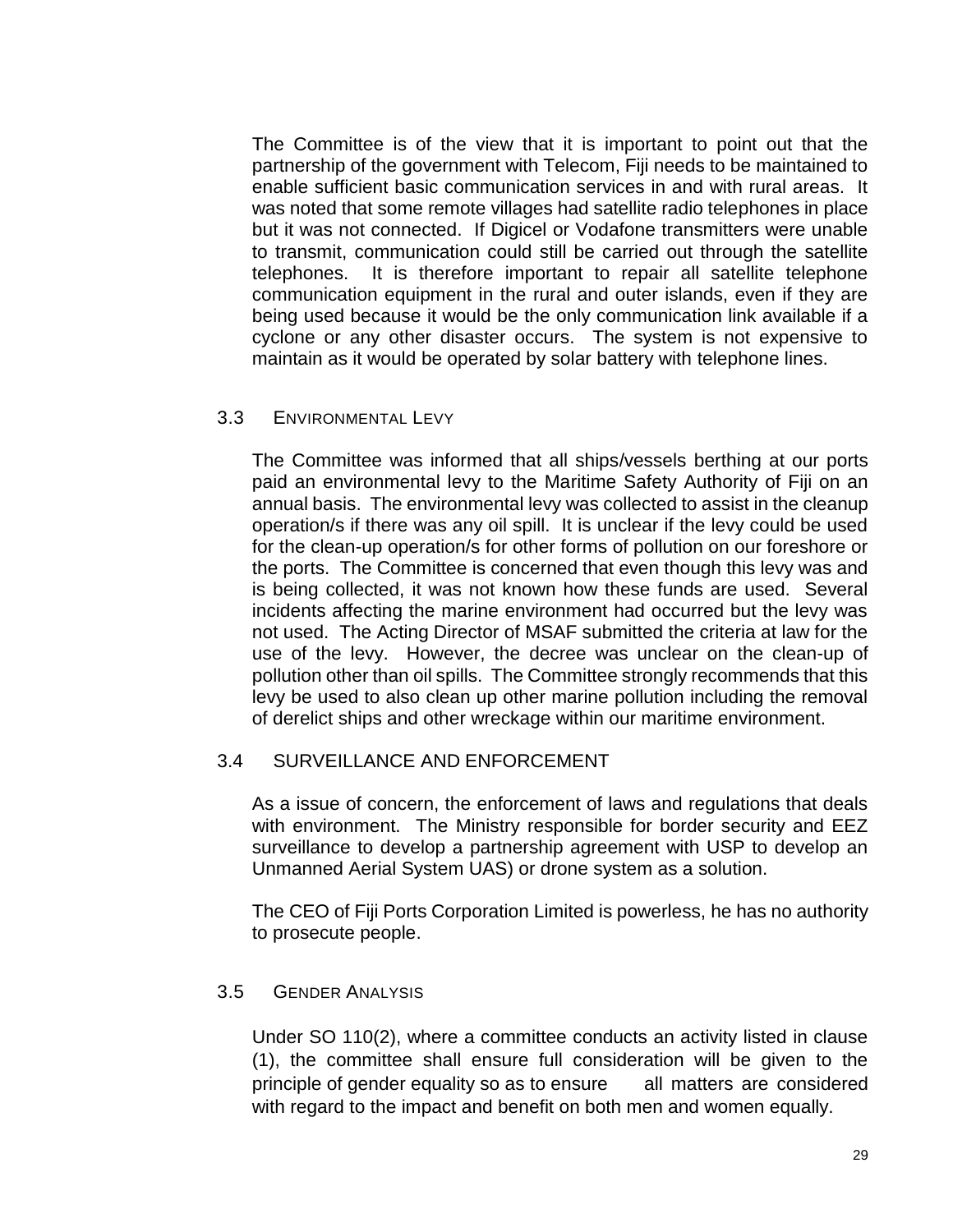The Committee considered a range of issues including whether ratification would have equitable benefits for women and men, and whether they had the same opportunities in respect of being able to find employment in a male-dominated sector. The Committee noted the vast interest undertaken by women to join the shipping industry, either as training cadets in the School of Maritime or as officers on board ships, be they local or overseas.

The Committee is satisfied that the matters considered in this report, namely the ratification of the IMO Conventions, impacts on women and men equally and as such, ratification of the Conventions will assist in upholding the rights of all Fijians.

The general make up in the Maritime Industry on board ships are:

The general make up in the Maritime Industry on board ships are:

| Local                  | <b>Officers</b>   |                 | 240                |                |
|------------------------|-------------------|-----------------|--------------------|----------------|
|                        | Crew              |                 | 550                |                |
|                        | Catering          |                 | 250                |                |
| Foreign -              | Senior Officers - |                 | 50                 |                |
|                        | Junior Officers   |                 | 50                 |                |
|                        | Crew              |                 | 250                |                |
| <b>Fishing Vessels</b> |                   | 400             |                    |                |
| Female                 |                   | <b>Officers</b> |                    | 10             |
|                        |                   | Lecturers       |                    | 2              |
|                        |                   | <b>Masters</b>  |                    | $\overline{2}$ |
|                        |                   | Engineer        |                    | 1              |
|                        |                   |                 | Crew (Hospitality) | 130            |

#### <span id="page-30-0"></span>**3.6 CONSIDERATION OF CONVENTIONS ARTICLE BY ARTICLE**

The Committee considered the eight Conventions Article by Article and unanimously agreed that all the Conventions be ratified.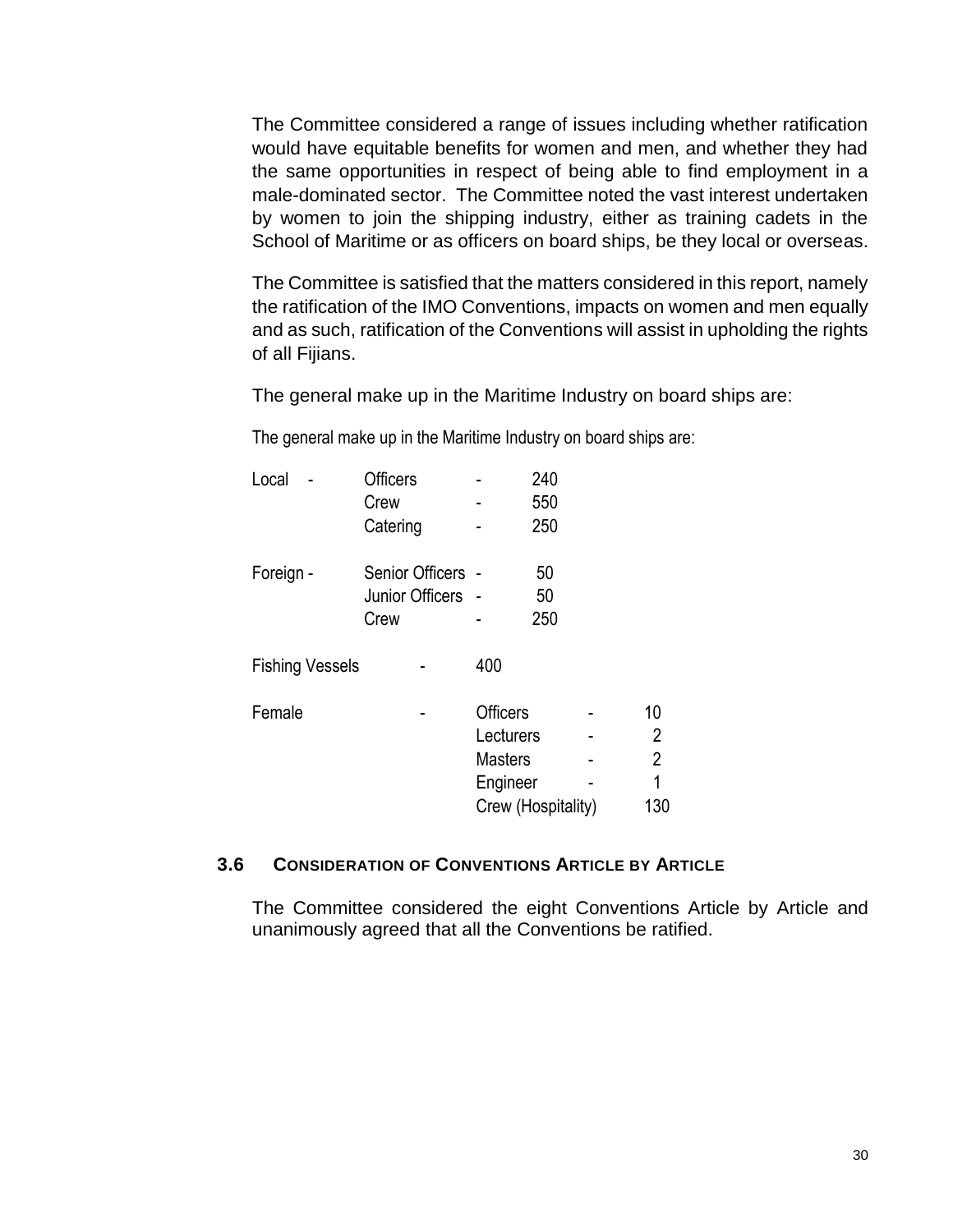#### **3.7 CONCLUSION**

The Standing Committee of Foreign Affairs and Defence (SCFAD) were mandated to examine the eight (8) Maritime Conventions which was tabled by the Hon. Minister of Foreign Affairs on the July Parliament sitting. The parliament Secretariat published advertisement in the local newspaper and also posted in the Fiji parliament website for public submissions. Section 110(1)(e) of the Parliament Standing Order (SO) authorizes the Standing Committee to review International treaties and conventions ratified by government and monitor their implementation.

The submissions that were made to the SCFAD for the eight (8) Maritime Conventions were fully supported for ratification by majority of the stakeholders who made their submissions.

The Solicitor General's office had raised the issue on the OPRC – HNS Protocol 2000 that Fiji may not become a party to the protocol without first becoming a party to the OPRC Convention and this was fully supported by the submission made by the Secretariat of the Pacific Community (SPC).

The SPC had confirmed that Fiji has deposited its instrument of accession to this treaty on 29<sup>th</sup> November, 1972 and the Treaty entered into force for Fiji on 28<sup>th</sup> so Fiji has been party to this treaty ever since.

The Fiji Ship Owners & Agents Association representatives raised the issue for the International Ballast Water Convention should be definitely reconsidered because of the many issues yet to be resolved. They have suggested clarifying the issue at IMO MEPC before going ahead with the International ratification.

The SCFAD has assembled one recommendation as the result of the overall public submissions made to the committee. The SCFAD's term of reference was primarily to examine the eight (8) Maritime Conventions and recommend the likely one for ratification.

There were many other relevant side issues raised during the submissions mostly to do with environment. The Navakavu Qoliqoli (Fishing ground) Committee raised the issue of the damage caused by sea pollution on their fishing ground thus affecting their livelihood and the removal of rubbish and garbage from their foreshore is a daily activity. The Fiji Ports Corporation Limited has also raised the issue of the removal of derelicts from the Suva harbor will be a very costly exercise.

The University of the South Pacific (USP) was responding to the issue of **"enforcement as one of main challenge"** discussed during the submission sessions. They made a written submission to the SCFAD raising their concern and recommending an amicable solution to the issue.

The Telecom Fiji Limited (TFL) has raised the issue of redeeming the government partnership that was severed in 2005. TFL is well established in its satellite communication program. In time of disaster mobile towers and program will be affected but for TFL satellite program is well grounded and designed to withstand natural disasters.